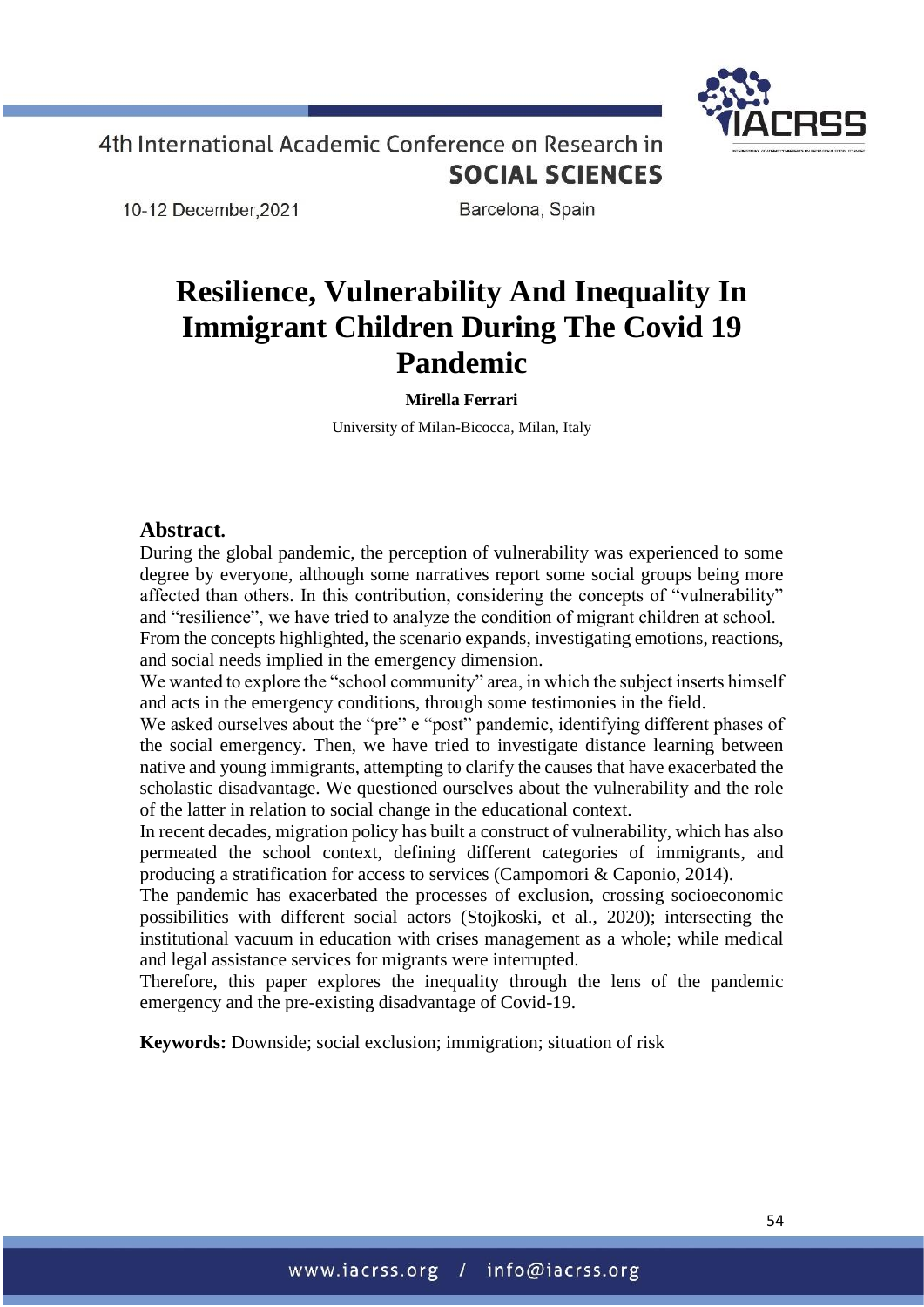10-12 December, 2021

Barcelona, Spain

## **1. Introduction**

The article considers the increasingly central role in the social sciences of the "resilience" concept, with specific attention to post-emergency situations.

It is indeed more and more common a scientific approach that privileges the investigation inherent in the social reactivity in facing a disastrous event, rather than the analysis of pre-existing social vulnerability factors.

If up to the Eighties (Miozzo, 2002) the primary needs coincided with the need for food, shelter, and rescue since the Nineties the need for security and psycho-physical wellbeing began to play a more and more important role. We are witnessing the declination of new forms of thought about the concept of "security" until it is closely related to the idea that it is essential to the realization of the well-being of the individual. In a society as complex in its organization, globalized and fluid (Bauman, 2005) as ours, it is no longer sufficient to satisfy basic needs. Indeed, it is also necessary to satisfy a very high number of secondary and tertiary needs, among which we can include physical, psychic, family and social security in daily life, and even more so after a traumatic event.

However, in a society that is so fluid (ibidem) and variable in its social organizations and political changes; unequal in the expressive, economic, and social possibilities of individuals; still strongly characterized by disparities of gender, ethnicity, geographic origin, and social status; and shaped by the instability of global economic markets, it is increasingly complex to respond to the needs for security and identity expression of individuals.

It is in this scenario that a new language is emerging, articulated, and shared by the scientific literature in the field (Drabek & McEntire, 2003), which enriches the mechanics of disasters; gives a new interpretation to the organization of aid; to the emerging professional skills in the social field; and gives back space to reactions, investigating the social impact of the post-trauma emergency. The literature (Young, 2006; Newman, 2006), moreover, is influenced by the process of globalization, it gives prominence to the social community and to the resilience put in place by it in case of disaster.

The acceleration and uncertainty with which societies evolve, imposing emergency responses, partially motivate the fame and diffusion of this word. Suffice it to say that the NRRP (National Resistance and Resilience Plan), passed as law with the Conte government (June 22, 2021), is nothing more than an acronym referring precisely to this dimension, i.e. National Recovery and Resilience Plan. The choice of using the term "resilience" within a political-economic planning "in the Covid era" enriches the semantics of the term and offers spaces for further reflection.

The concept of resilience and the one of vulnerability begin, thus, to be correlated, and the former seems predominant in the narratives and attention that the sciences attribute to it over the latter (Bergstrand et al., 2015).

The general idea that justifies this approach, focused on resilience, gives greater importance to the endogenous resources of a local community, as well as to its capacity to self-transform in response to a negative event (Auriemma & Iannaccone, 2020).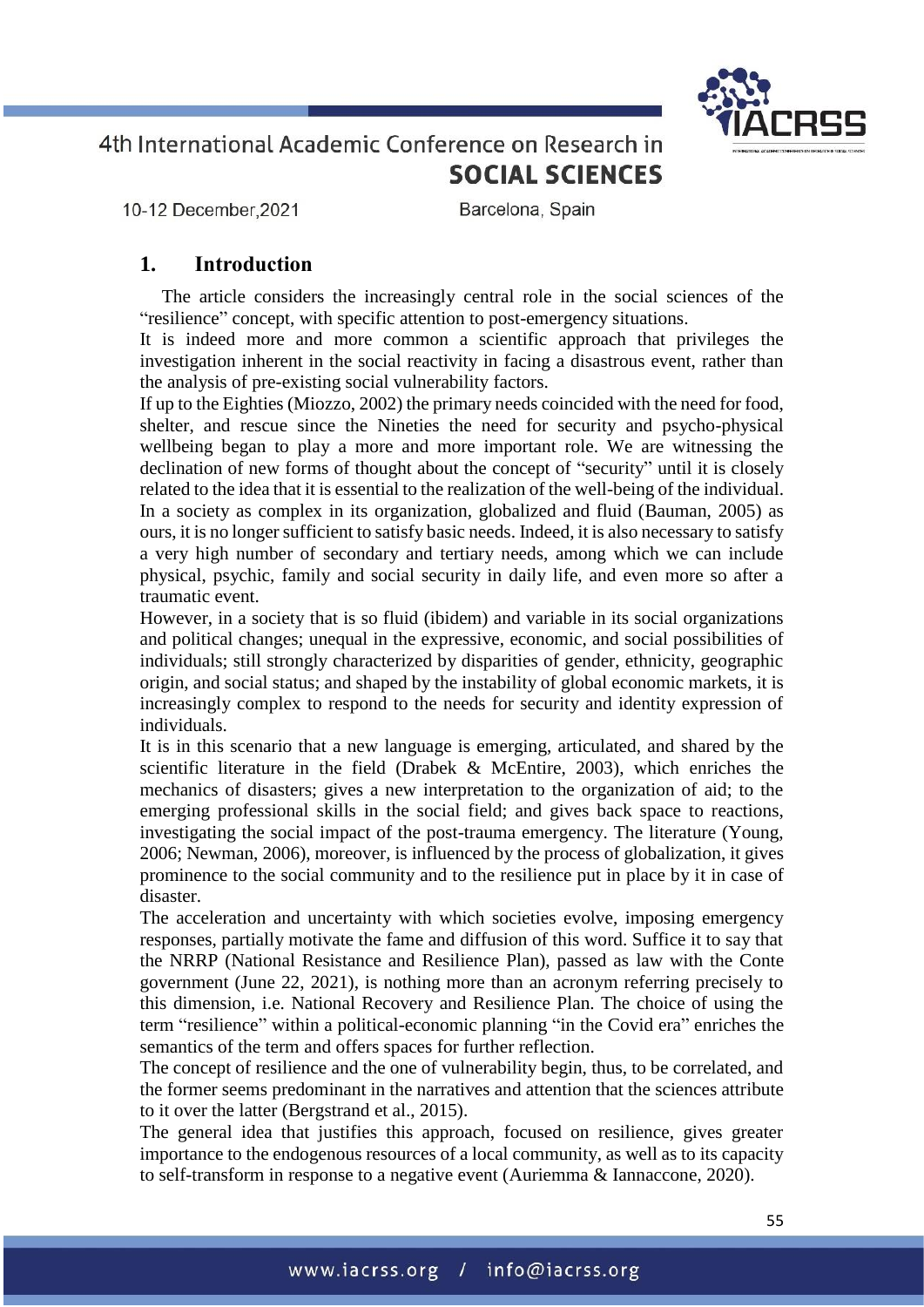10-12 December.2021

Barcelona, Spain

The widespread adoption of this approach by many disciplines (sociology, emergency psychology, geography, and territorial sciences) and its consequent success, risk, however, today, to make the notion of "resilience" too vague and to transform it into an "umbrella term".

The present article intends to offer a contribution of clarification, examining some aspects of the concept of resilience, arriving at proposing some distinctions between the meaning that it can assume in the different phases of the risk cycle: from that which precedes the event; to that of the post-event emergency; up to the reconstruction, anchoring to some extent the question of resilience to qualitative research; as well as contributing to the ongoing scientific debate.

Specifically, our interest is limited to the exploration of the resilient dimension related to the migrant condition: there are few investigations in this field of research, although it shows relevance for migration studies. We know, indeed, how important it is for a migrant to possess the ability to cope with difficult periods, to face social reorganization; expressing a certain ability to project oneself into the future dimension, according to an idea of "solidarity-based welfare" (Latouche, 2016).

Resilience is also related to a community dimension: as the community supports the individual in coping with stressful conditions. Those who are better included are better able to overcome difficulties (Youngmann & Kushnirovich, 2020). In our view, then, the inclusive condition is also denotative of the quality of social relationships: this quality impacts the ability to cope with traumatic conditions.

Another factor, of no small importance in putting resilient behaviors into practice, is the ability that individuals possess to adapt to change.

## **2. Resilience: an issue to be defined**

The most recent literature refers to resilience by correlating it with disastrous situations (Tierney, 2012; Bruneau et al., 2003; Dynes et al., 1987).

The success met by the concept of "resilience" in a variety of disciplinary contexts has been matched by a growing polysemy of the term. It is due not only to the differences between the fields of application, but also - within the same field - to the varied interpretations, as well as to the heterogeneous uses that can be made of this concept: for example descriptive or normative (Domingue, 2020; Castrignanò & Landi, 2014; Hempel & Lorenz, 2014).

The concept of resilience was first introduced by Holling (1973) in reference to some ecological systems, and defined as the measure of the system's ability to absorb changes and resist stress events. Later, Hashimoto (et al., 1982) related the idea of resilience to water production systems, and explored the issues of resilience, reliability, and vulnerability. Reliability, resilience, and vulnerability are accepted in the scientific literature, as determinants of resilient systems, and indicative in assessing social conduct (Fordham, 1999). Much more recently, the UK's Department for International Development (2011) offered a definition regarding resilience.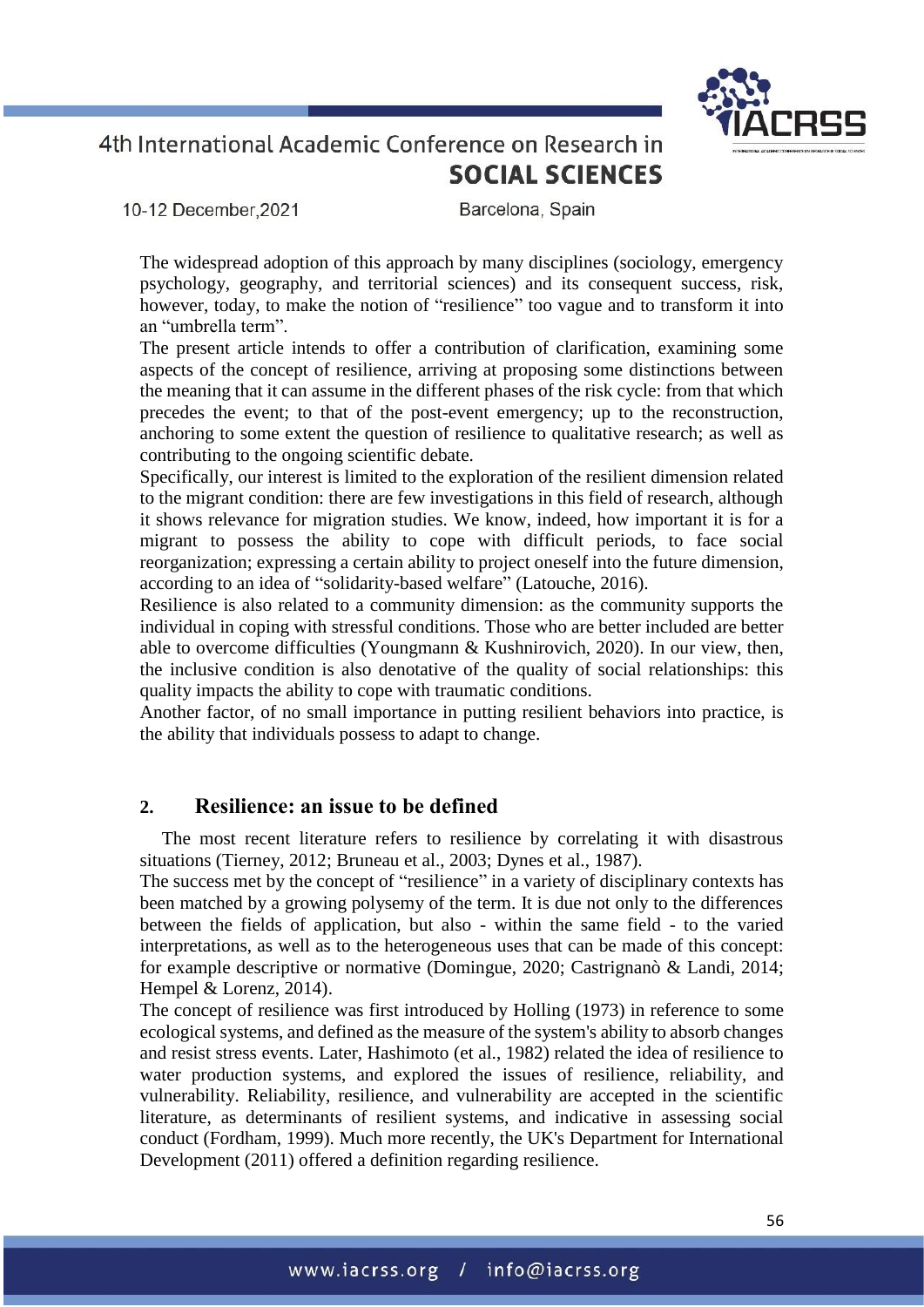10-12 December.2021

Barcelona, Spain

*«It is the ability of countries, communities, and households to manage change, by maintaining or transforming living standards in the face of shocks or stresses – such as earthquakes, drought or violent conflict – without compromising their long-term prospects».* 

This definition has the merit of presenting resilience as an "ability" and, therefore, of considering it as a capacity for self-transformation of a dynamic nature, which manifests itself in a process, after a negative event. It is not a simple "property" of a system, as sometimes suggested by those who insist on the intrinsic characteristics of the system itself, but a dynamic predisposition to cope with risk and its dramatic components.

In defining resilience, it is possible to distinguish two issues: the question inherent in the social structural dimension through which it takes shape and emerges either as an action of the individual or as a community action; and the spatio-temporal question that pertains to the expressive context in its temporal declination.

According to our investigations regarding the social structural dimension, it is crucial to distinguish an intrinsic-structural dimension, and an extrinsic-dynamic dimension (Luthar, et al., 2000).

While regarding the space-time axis, we can understand space as a "variable"; indeed, we could hypothesize that the ways in which resilience is produced are very different, depending on whether we are dealing with a family unit, a local society, or a large system; and they vary as the spatial dimension of the social component varies. Below we will refer substantially to an intermediate dimensional level, that of a community, that is, the school community with a specific interest in the migrant community.

As far as the time scale is concerned, the definition itself suggests relating the ability of a system to self-transform in the face of a disastrous event, while maintaining a longterm perspective.

This process that we define as "active adaptation", however, takes place over long periods of time, which are marked by at least four distinct phases:

### I. the **pre-emergency phase**;

II. the **first emergency phase** (Lockdown phase: March 9-May 3, 2020): part or all of the population is confined to their homes for health security in order to analyze the ongoing pandemic situation, events, and existential risk indices);

III. the phase of the **temporary resumption** (easing of containment measures: May 18- June 14, 2020) of the system's fundamental activities, in the context of a "temporary territory" (allows the primary and productive functions, basic of a State, to produce goods and services. It is sought to ensure, thus, the minimum services to the population for its security and wellbeing);

IV. Phase of **progressive reconstruction or resumption** (coexistence with Covid-19 and its variants: June 15, 2020 - today) of all productive activities of goods and services (see who distinguished the phases).

The ways in which a resilient attitude manifests itself vary in each stage, although some aspects are common to all: for example, resilience always involves a rejection of passive dependence on external resources, as well as the ability to negotiate forms of intervention with higher-level institutions and social agencies.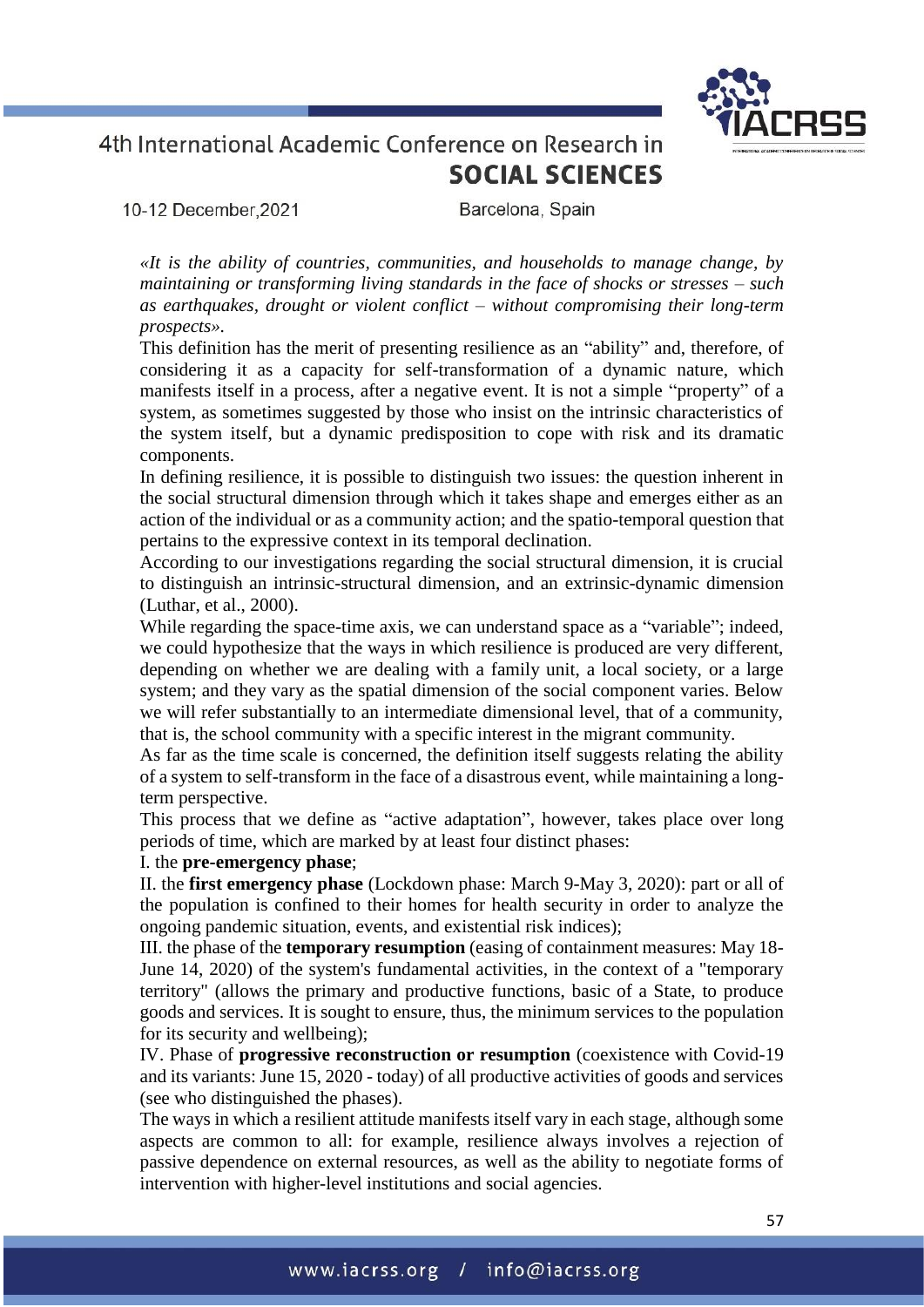

10-12 December, 2021

Barcelona, Spain

## **3. In search of a conceptual model of resilience as a tool for social science**

The conceptual model of resilience, to which we would like to focus our attention, focuses on the temporality of the critical event to define disaster. If we assume that the event affects a community, which possesses characters through history (such as a school community), we must assume that these characters depend on a co-evolutionary process that correlates to some extent the social system and the biophysical environment with which it interacts (Davico, et al., 2009).

Adger (2000) defines "social resilience as the ability of individuals, organizations and communities to adapt, tolerate, absorb, cope and adjust to change and threats of various kinds, highlighting how there is a relationship between social resilience and ecological resilience" (Adger, 2000, pp.347 ff.).

We can trace Adger's definition within the scientific literature, which deals with the topic of dynamics of complex, adaptive, social-ecological systems (SES) (e.g. Holling 1973; Adger et al., 2005). Adger (ibidem) emphasizes the dynamic characteristics of resilience, which can be represented as a process (Pendall, et al., 2010) capable of activating resilience, response, recovery, and the creation of new options following a shock (Cutter et al., 2008); and whose defining characteristics are those of adaptability and transformability.

The concept of resilience focuses attention precisely on the impact of the shock and the effects it may have on the territory (Gardiner, et al., 2013): it allows to build a conceptual framework through which to represent territories and with them communities in a dynamic and systemic way, in which the different components, economic, social, and institutional are connected to each other (Swanstrom, 2008).

This definition of resilience can be ascribed to the "adaptive" literature, and finds its origins in the theory of complex and adaptive systems within evolutionary theory. This approach argues that the system contains within itself adaptive capacities, which allow it to reorganize naturally, after a dramatic event, its structure (Caniglia et al., 2017; Vale, 2005), both economically, institutionally, and socially, to find new evolutionary expressions.

Adaptive resilience could be a dynamic type of process that never folds back on itself, returning to the previous situation (Tierney, 2020).

Logically following this approach, we deduce that the resilience of a territory or a community does not depend only on the prior economic dimension, but also on the responsiveness of individuals, as well as of the community as a whole.

Indeed, there is a clear relationship between social resilience and economic resilience (Hallegatte, 2014; Rose, 2007) but at present it is not yet clear whether it is the former that influences the latter or vice versa. Economic resilience today is measured by GDP; according to Hill (et al., 2008), resilient regions are those in which, after a critical event, the growth rate returns to a higher level.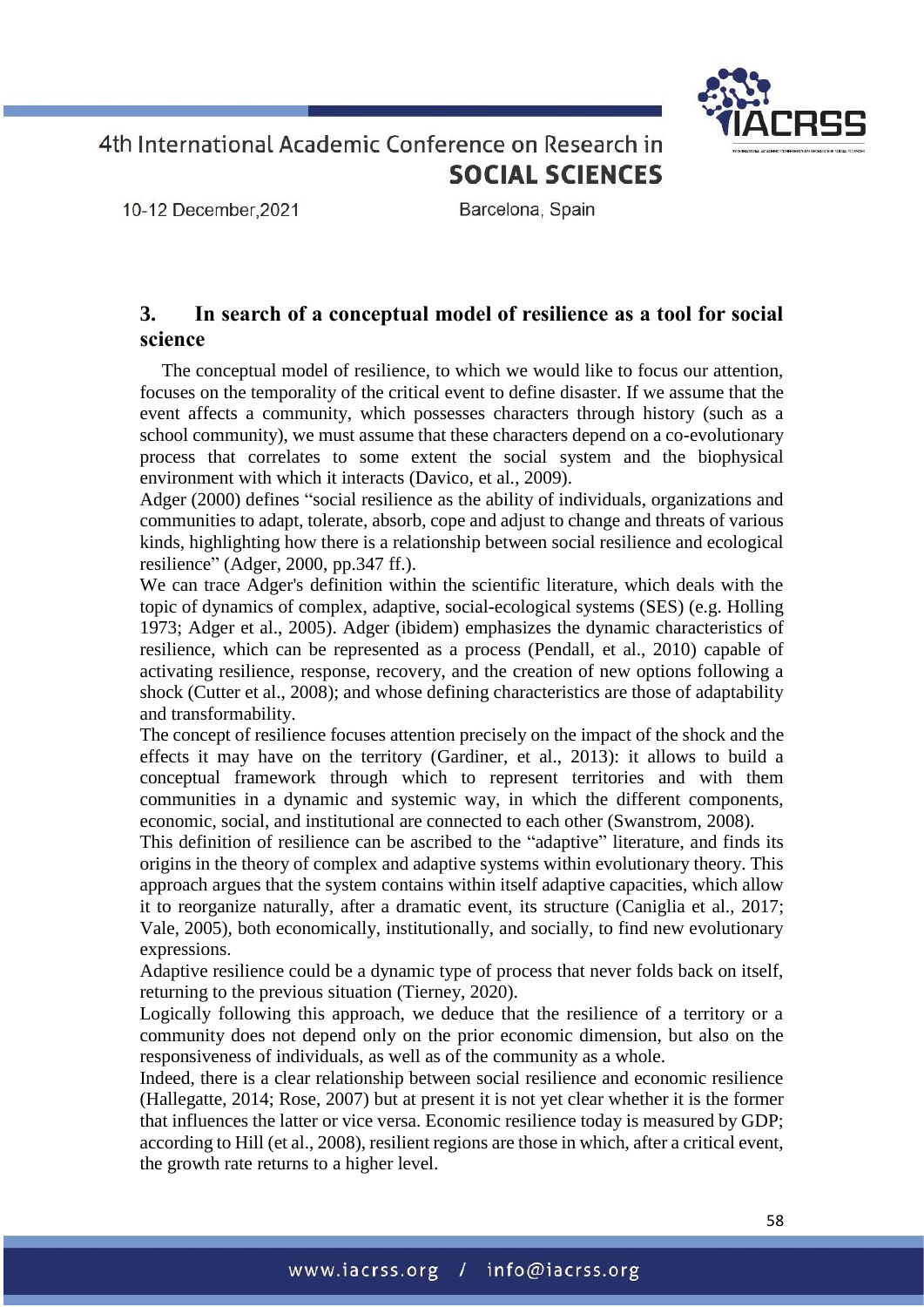

10-12 December.2021

Barcelona, Spain

We clarify here that the community dimension is not the result of an individuals' set, according to an additional process, in which the sum of the parts constitutes the whole. In our scientific exploration, we will be oriented following Norris' approach (et al., 2008, pp.135 ff.), who defines a resilient community as a "community capable of activating a network of adaptive capacities, which lead it to adapt following a disruptive collective event". According to this approach, social resilience could be defined as a multidimensional phenomenon decomposable into at least three dimensions:

- 1. the ability to respond to the shock event;
- 2. the capacity for adaptation;

3. the capacity for individual, community, and territorial transformation.

We interpret the "capacity to react" to the shock as the individual or community reactive measure to the dramatic event. It is mostly about social behavior dictated by survival instinct, innate reactions, followed by mental confusion and a wide range of emotions from fear to disbelief.

"Adaptive capacity" refers to the readiness of individuals to adapt to new measures or rules, whether they are restrictive in behavior or limiting in space. At this stage, the community calculates future risks and benefits in adapting behaviors. One is more aware of what has happened and tries to model one's own actions and behaviors, following conducts that have been suggested by Public Institutions.

Inspired by the recent evolutionary-environmental approach (Simonovic & Arunkumar, 2016), we distinguish in the "adaptive capacity" some functional elements for our investigation:

**1. robustness**, which represents the ability of the system to withstand external stresses; **2. redundancy**, i.e., the ability to implement services in an uninterrupted manner (health service; distribution of goods and basic necessities...)

**3. resourcefulness**, i.e., the ability to use tools (economic, communicative, social, technological) to achieve operational objectives (e.g., spurring the community to vaccinate in order to cope with a pandemic);

**4. rapidity**, an essential element in countering the devastating effects of any traumatic event, and establishing a new system, transformed by events.

"Transformational capacity" on the other hand, emphasizes decision-making and the ability to live with and accept the drama and its components, and one begins to deploy new economic and social resources to transform the event and reinvigorate existence. Individual resilience, in essence, could be defined as "the ability of an individual to respond in adverse situations and circumstances" (Valero, et al., 2015).

Resilience is a "property" that connects individuals or communities to how they respond to certain events.

Considering the dynamic, multidimensional and complex nature of resilience (i.e. an open system, endowed with balances, multiple circuits, feedbacks and self-organizing capacities), social science today considers it appropriate to apply research and survey methods inspired by systemic approaches, which assess the qualitative dimension of the phenomenon, taking into account that the quantitative dimension does not yet have its own defined unit of measurement (Folke, et al., 2010).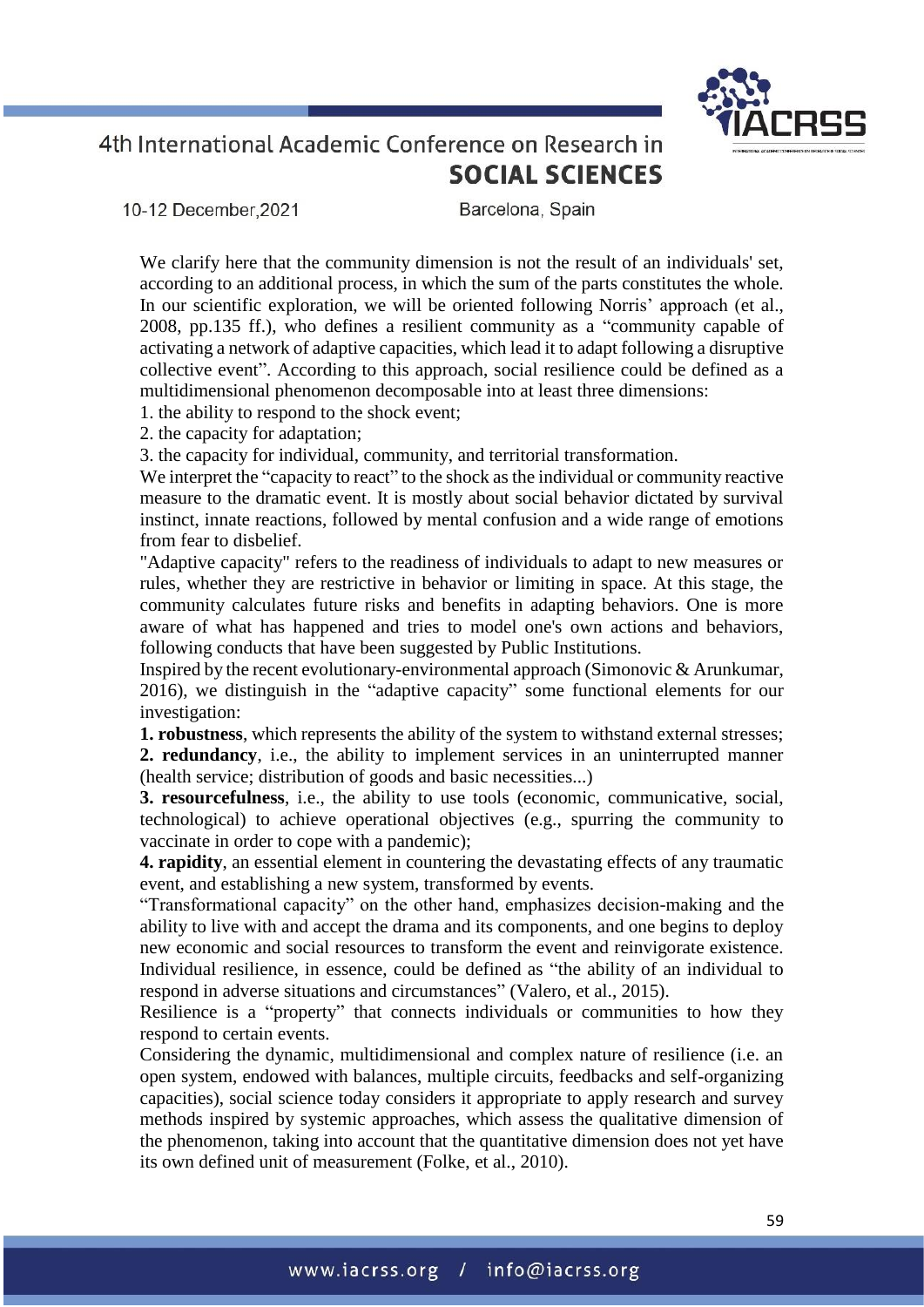

10-12 December.2021

Barcelona, Spain

Already from these brief premises, we can guess how social resilience is not a visible element, directly observable and measurable (Folke, et al., 2021). We believe, therefore, that qualitative research, at the current state of the art, can best respond to the instances regarding emotions, feelings, fears, and conflicts fielded by those, who survived the pandemic drama. Although, as far as possible we will also draw on the numbers declared by Italian and foreign institutions to describe the phenomenon at a macro level. We find more pertinent the adoption of a qualitative approach, in coherence with the social sciences that have so far dealt with this magnitude, to highlight all the dimensions of the social system; the adaptation pathways; the relationships within the system and its components (Martin & Sunley, 2013; Graziano 2013; Walker, et al., 2006).

The investigation proposed here required careful consideration regarding possible descriptors of social resilience, as the literature has mostly focused on environmental shocks so far (Aldrich, 2012; Folke, 2006).

We know that the co-evolution of a social system produces an anthropization of the environment (Climent-Gil, et al., 2018) and, in particular, the formation of a built environment can be considered as a kind of interface between the two systems mentioned above, namely the social system and the biophysical environment. The school is a highly anthropized environment where emotions, individual and group growth, relationships between individuals, expectations, and fragility coexist, shaping the classroom context, hence the biophysical environment.

In our opinion, the factors that can be considered influential on the probability of an effective response to a negative event constitute what could be called the structural resilience of the community. They concern not only the characteristics of the social system, but also those of the environment (natural and built), as well as the relationships that have been formed between the two systems.

It must be said, moreover, that each of them is endowed with characters referable to specific sub-systems, which may constitute additional resources for resilience. Norris (et al. 2008) about the community, identifies four main sets of resources, partially overlapping with each other, which form a network of factors: **economic development; social capital**; **information**; **communication;** and **community competence.**

To these could be added others, including those of a socio-political nature (e.g., the quality of governance and community leadership); the cultural sub-set (Ungar, 2011); and the psycho-social sub-set (Giddens, 1990).

The characters highlighted so far, in addition to being potential resources for resilience, help to define the degree of vulnerability of a community. Regarding vulnerability and resilience, following Cutter's (et al., 2008) suggestions, we assume here that the two concepts must be kept distinct. Another element that we found as "essential" in emergency is that it arises from the unplanned interaction of different agents. Disasters, which affect a community, seriously threaten the structure and glue of the community. These approaches, aimed at pointing out the internal dynamics of communities affected by disasters, are of great importance (Lauer, 1982). As a matter of fact, they highlight elements of rupture and elements of continuity, points of crisis, and resources, drawing a scenario of massive mobilization of energy. New and intense forms of post-trauma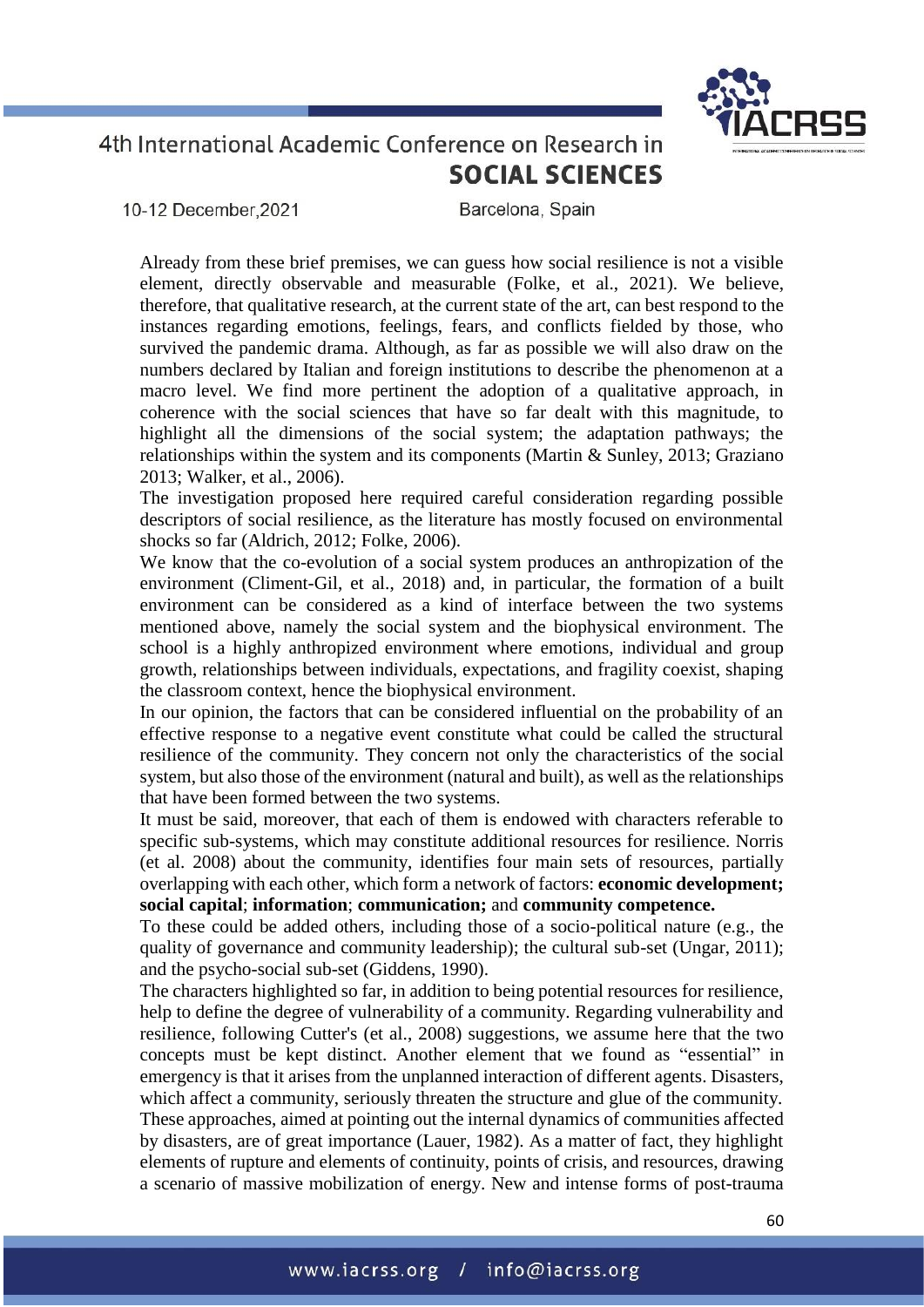

10-12 December.2021

Barcelona, Spain

social ties would come to life, while other, more peripheral relationships would be loosened or abandoned. Under the action of these aggregative forces of mutual aid, new narratives, symbols, and common memories would be elaborated.

We emphasize, here, the need to maintain a perspective and global vision of the way the community reacts to the emergency, investigating, beyond the standardized criteria, environmental contexts that are little known and little explored especially with regard to some determinants, such as the school community, represented by the children of immigrants in relation to the dimension of resilience.

Simplifying, we could argue that disasters reshape life stories, social values, and ways of interpreting the past, present, and future.

## **4. The pandemic effect on immigrants**

If one listens to individuals who have survived dramatic events, one realizes that their narratives speak not only of individual pain, but of an entirely changed world; of a time that is marked by a "before" and an "after", of presences, real or internalized, that continue to move within a collective scenario (Thoits, 1982; Kreps, 1984). Communities, like people, never return "as before" after shock events. What has happened remains embedded in the life of the community and a new reality comes into being (Van de Eynde & Veno, 1999). We are witnessing a "cultural mourning" (Beneduce, 2004), a kind of loss that includes the entire known social world: significant buildings and spaces (the square, the church, the school, the cafe, etc. ...) that constituted the ordinary geography of social relations, customs, and rituals, marked by known languages, are reshaped by the drama (Kaniasty & Norris, 1999).

Before exploring the relationship between immigrants and resilience in depth, we intend here to reflect briefly on the migrant condition, mentioning quantitative data, so that we can identify trajectories and lines of thought, useful for the definition of the condition of resilience at a macro level.

Istat data (2020) give us back a social context in which the increase in poverty is a constant in recent years in our country. If in 2019 there were 4.6 million poor, today there are 5.6 million, 1.4 of whom are foreigners (26.9% foreigners in absolute poverty vs. 5.9% natives). Among the poorest are foreigners looking for work with dependent minors, mostly residing in the South.

Among the most exposed, the most vulnerable, are immigrants (Cutter, et al., 2003). The Covid-19 pandemic has amplified conditions of vulnerability and exacerbated structural inequalities (OECD, 2020a; 2020b) unequally affecting social groups and communities: some of whom were already strained by the economic crisis, following the Lehman Brothers bankruptcy (2007-2013); and by the social exclusion, as well as the cultural and economic divide to which they were already exposed before the pandemic.

The "housing issue" is very implicit: indeed, foreigners, due to a lower income capacity and less opportunity to accumulate savings, almost always live in rent.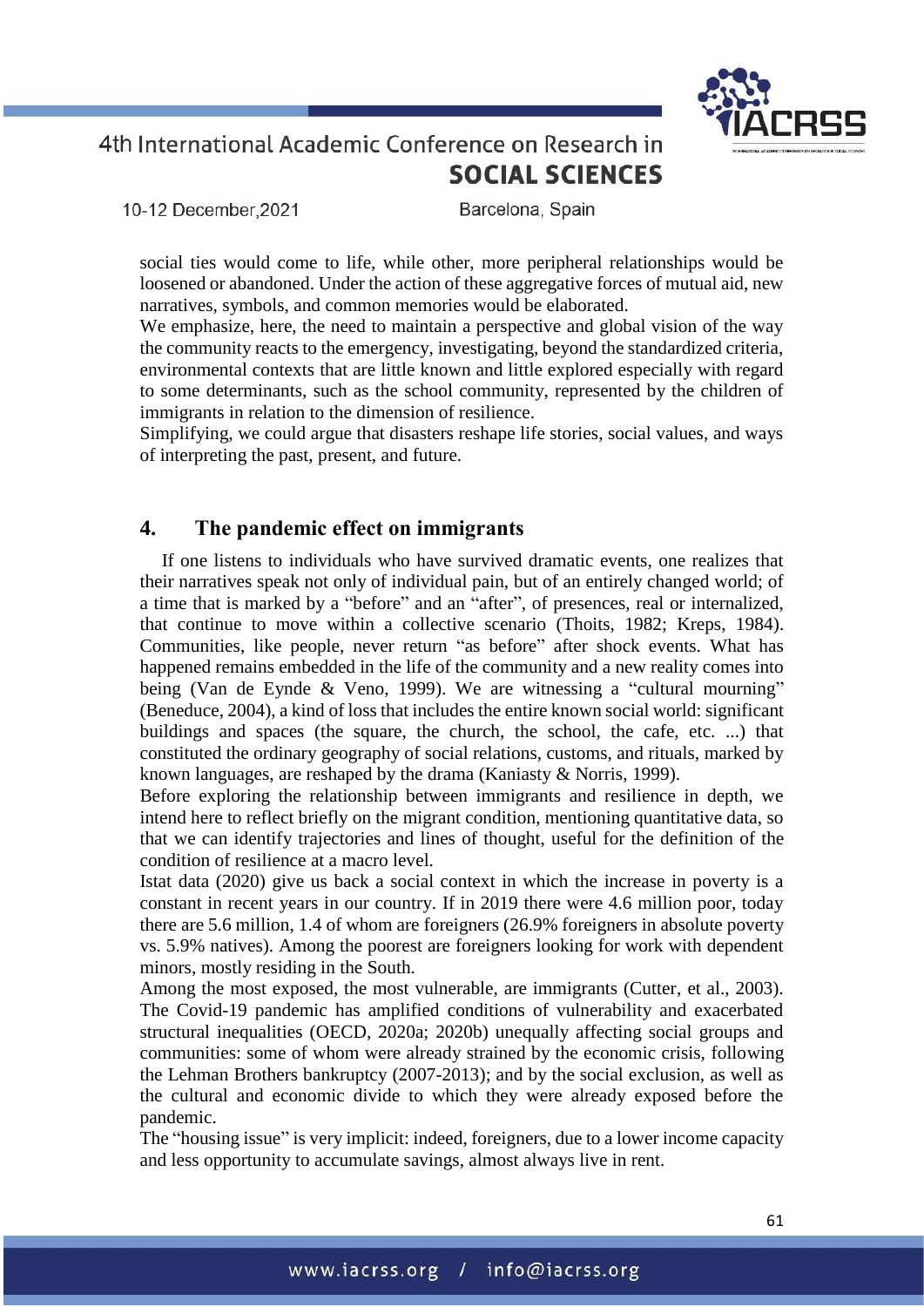10-12 December.2021

Barcelona, Spain

Many domestic workers without a regular contract and a residence permit, and without the possibility to move within the territory, have lost their jobs (Hu, 2020). In fact, during the lockdown, mobility restriction measures prevented many migrant workers from moving and seeking employment opportunities.

The employment condition also highlights that foreign workers are often subordinated to precarious contract types. The pandemic has also led to the closure of many productive activities in which foreigners were employed, such as hotels, bars, and restaurants; while in other sectors, such as personal and household care, it has emphasized social distancing, making it effectively impossible to carry out all jobs in which physical presence is necessary. Immigrant women, for example, have suffered the crisis much more than men, since they are employed as domestic helpers and caregivers, with a reduction in the employment rate twice as great (Perocco, 2021).

Even the health issue shows a condition of extreme vulnerability, as a matter of fact, the lack of possession of the health card has excluded entire shares of the foreign population from the possibility of booking the vaccine on the portal in charge. Exploring the data of the National Vaccine Registry (updated June 27, 2021), indeed, it is noted a lower vaccination coverage among people born abroad than those born in Italy (50% versus 60%). This inequality increases as age decreases: among adolescents and young adults (12-29 years of age) coverage is 15% for those born abroad and 28% for those born in Italy.

Among foreigners, factors related to the migrant condition are also important: fragility linked to administrative or bureaucratic aspects (32.3%); legal irregularity (22%); asylum seeker status (15%) and refugee status (10%). Also not irrelevant is the percentage of those who have problems connected to education, therefore mostly language problems (80%) and illiteracy (9%) (Istat, 2021 b).

Synthesizing Istat data, foreigners also express a lower ability to participate in cultural and recreational-social activities: they often limit, indeed, the sphere of their sociality, directing it more to the community of origin; they express frequently precarious work situations; they have difficulty in accessing the welfare and care systems of the individual, and in some cases give up care altogether because of the original scarcity of income (Istat, 2020; 2021 a). In this scenario, learning, the right to study, and measures to combat school dropout also falter.

Foreign minors (876.801 in 2019/2020 with Italian citizenship) are among the most vulnerable categories, affected by multiple disadvantages linked to the material absence of supports, spaces, and skills, not only digital but also linguistic (Jacobsen & Landau, 2003).

Moreover, immigrants show a certain difficulty in focusing on the present and leaving behind the drama of the events caused by the pandemic: we are witnessing phenomena of social immobility, which we could define as "social fixity". In this "opaque" social area, individuals would attempt to maintain pre-existing social relations, without, however, having the ability to project them into the future. There would be no lack of impulses for the renewal of social relations, but these would be more characterized by requests for help, focused on primary and secondary needs. Indeed, looking at Caritas data, it emerges that foreign families (60.7%) have asked for greater economic support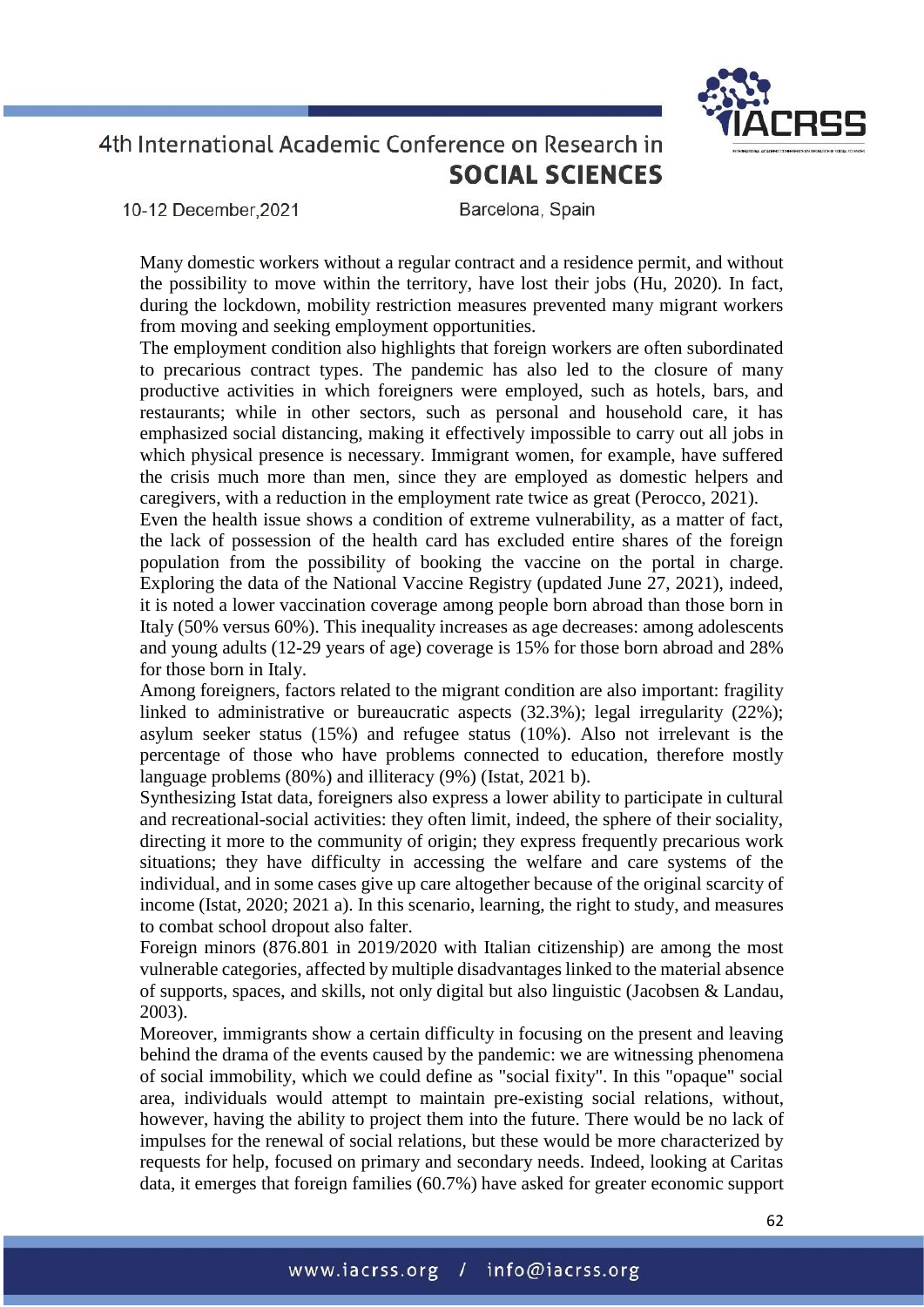10-12 December.2021

Barcelona, Spain

and basic necessities than Italian families; among the former, families with dependent children stand out (74.1%).

Despite the numerous bonuses put in place by the Conte government and the Draghi government, "Italy Care Decree; Relaunch Decree; August Decree, and Refreshments decree"<sup>1</sup>; the measures appear to have had minimal impact on foreigners present in Italy. The *XXX Rapporto Immigrazione Caritas-Migrantes* (2021) shows that foreign families are in a position of extreme vulnerability, exacerbated by the ongoing pandemic.

In general, there is an increase in economic and material needs: being able to buy food, pay rent and pay for basic necessities.

Therefore, we are beginning to observe, through demographic indicators, the "pandemic effect" that has occurred in many different social contexts and has been produced by a combination of many factors.

An initial exploration of the migrant condition in a pandemic context highlights the need for an analysis of community relations and the emotional dimension, precisely to understand the resilience that runs through them.

At a macro level, some difficulties emerge, which can be therefore traced back to the sphere of housing, relationships, and access to social rights, on which weigh phenomena that can be addressed to the reduction of income and the contracted territorial mobility during the lockdown; the lack of enforceability of social and welfare rights; educational and cultural poverty that in some cases make orientation within the Italian welfare system difficult if not impossible. In this complex social context have emerged behaviors, dimensions of action, agents, and determinants that have reshaped the social system and the biophysical environment: it is crucial for us to investigate more closely trajectories and dimensions to understand how the pandemic has impacted on resilience and in what way; what emotions, what conditions and conflicts have emerged in the early stages of the pandemic Covid-19.

Analysis of the data shows that the measures so far taken, for pandemic containment and economic recovery, have reached, to a minimal degree, foreigners. The solutions adopted, therefore, have not been entirely effective in counteracting the already present gaps between natives and migrants (Guzi, et al., 2015)

## **5. Field Research**

 $\overline{a}$ 

### **5.1 Resilience and school community: secondary school teachers**

In our field research, we attempted to consider school communities and families, distributed across the Lombardy area, correlating them with resilience.

<sup>1</sup> Other measures include: bonus for car purchase; "catering bonus" to help small restaurateurs; "bonus TV and decoder"; bonus "digitization kit" (85 million euros); bonus "rents"; birth allowances to support families with newborns; bonus "kindergartens"; bonus "caregiver"; emergency income; purchase of platforms and tools divide (10 million euros) and many others, which we do not include here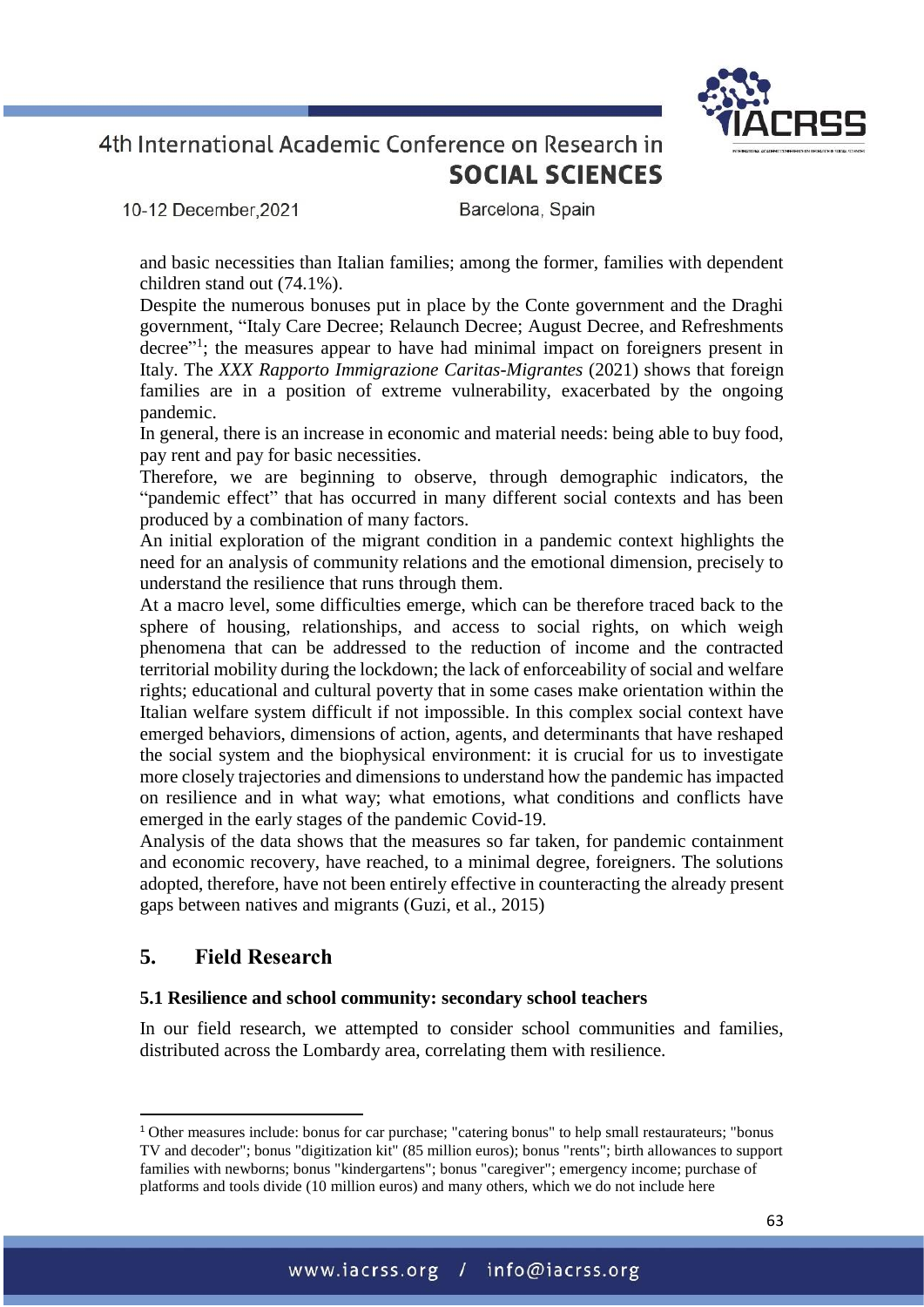10-12 December, 2021

Barcelona, Spain

We distributed 150 questionnaires to teachers of secondary schools of first and second degree; and interviewed a small sample of 15 teachers (through Meet) to investigate more deeply some aspects of resilience in the school context. We then interviewed (again through Meet) 30 immigrants with dependent underage children attending primary and secondary schools in Lombardy on the issue of resilience.

The distribution of the questionnaires and the conduct of the interviews took place in the period between May and October.

*Fig.1. Questionnaires: 150 secondary school teachers of 1st and 2nd grade, Lombardy area, on DAD and resilience (data expressed in %); year 2021.* **SAMPLE**

| Average age of the sample (years)                                                           | 50            |
|---------------------------------------------------------------------------------------------|---------------|
| <b>Target</b>                                                                               | $\frac{0}{0}$ |
| Male                                                                                        | 38%           |
| Female                                                                                      | 61%           |
| Not answered                                                                                | 1%            |
| Teaches in a Secondary Institution (I grade)                                                | 57%           |
| Teaches in a Secondary Institution (II grade)                                               | 43%           |
| What do you think about DAD?                                                                |               |
| I have not received adequate training to teach in DAD                                       | 51%           |
| We are not ready to use technology in the classroom                                         | 49%           |
| Before the pandemic, what was your relationship with technologies?                          |               |
| I had never used digital technologies before the pandemic in the classroom                  | 69%           |
| I had sporadically used technologies in classroom teaching                                  | 18%           |
| I had only used them once before the pandemic                                               | 13%           |
| What platforms did you use most during the lock-down (in DAD)?                              |               |
| Google Classroom, Teams, Edmodo                                                             | 42%           |
| Meet e Zoom                                                                                 | 28%           |
| other tools (e-mail, whatapp)                                                               | 30%           |
| How much did your students, in your opinion, participate in educational programs in         |               |
| DAD during the pandemic?                                                                    |               |
| At least 25% of the students did not participate in the educational programs with assiduity | 70%           |
| At least 50% of the students did not participate in the educational programs with assiduity | 22%           |
| All students have participated in the educational programs assiduously                      | 8%            |
| How much time does it take to prepare for classes in DAD?                                   |               |
| More time is needed to prepare the lesson                                                   | 28%           |
| A lot of time is needed to learn how to use the new teaching methods                        | 68%           |
| More time is needed in general because the technological tool is very complex               | 4%            |
| Did you ask your students if they owned a notebook?                                         |               |

*I did not ask my students if they had a PC dedicated to study.* 29% *I asked my students if they had a PC dedicated to study.* 68% *Not answered* 3% **Did you ask your students if they had access to the Internet and its infrastructure?** *I asked my students if they were having trouble with the network (to connect)* 14% *I did not ask my students if they were having trouble with the network (connecting).* 80% *Not answered* 6% **Prior to Covid, were any of your students in a "vulnerable" condition. If so, did you** 

**ask if they had a Pc and access to the network?**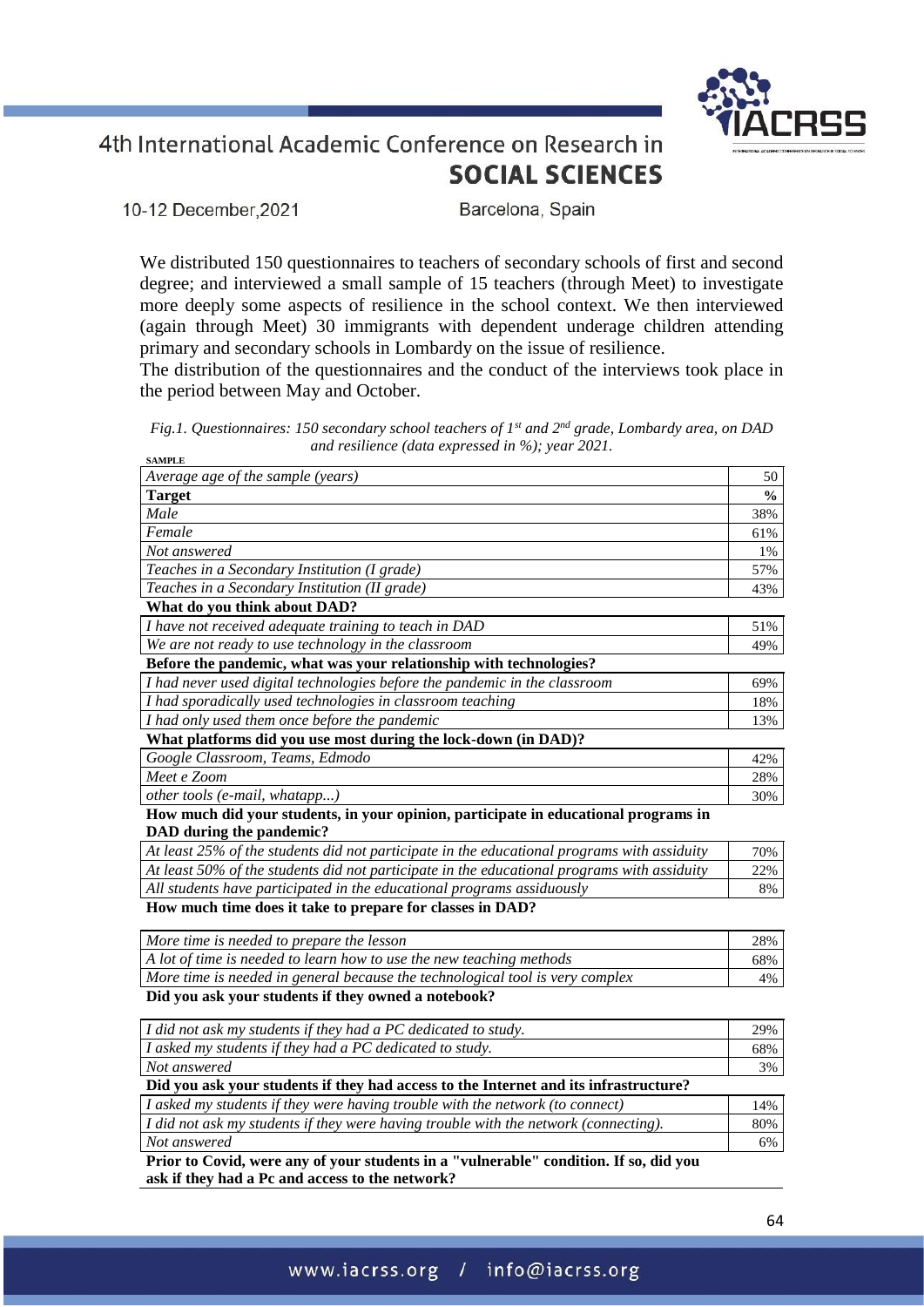

10-12 December, 2021

Barcelona, Spain

| $\mid$ I was aware of the "vulnerable" conditions of some students but had never had a chance to |     |
|--------------------------------------------------------------------------------------------------|-----|
| $\int$ figure out who owned a PC, or if they had the network before Covid                        | 89% |
| Not answered                                                                                     | 11% |

The categorical structure of the survey was constructed at the same time as the identification of the documentary material, according to an inductive logic (Fielding & Schreier, 2001). The method followed was that of the quantitative survey for the macro dimension (SPSS); and qualitative for aspects related to resilience (NVivo).

In the data reported, due consideration must be given to possible indices of error caused by social desirability; by problems of disorientation and memory, due to the pandemic condition; sampling errors, correlated to the collection of data, which took place at a distance due to social distancing. The results of the research should be interpreted taking into account these limitations.

From the data in our possession (see fig.1) we are unable to investigate the quantitative level of the pre-emergency phase in order to "measure" the condition of resilience.

What emerges, however, is a certain lack of technological competence on the part of the teaching staff, and there is, consequently, a low level of participation by foreign students in lessons: it would be necessary to investigate these two areas more closely to verify any correlations. Here, we limit ourselves to noting a greater social and economic vulnerability that affects the learning outcome and, with it, the manifestation of resilience.

The "structural-intrinsic" dimension of the school community (Luthar, et al., 2000) shows some weaknesses: the lower income possibility, expressed especially by immigrants (*XXX Rapporto Immigrazione Caritas-Migrantes*, 2021), aimed at the purchase of the digital tool, would make the resilience response to the ongoing pandemic fragile, as it would affect school and learning continuity.

The low level of digital competence, declared by teachers, would also express a structural-intrinsic resilience to the school system of modest proportions, which is unable to cope with the renewed modes of teaching imposed by social distancing.

The temporal dimension highlights, then, a capacity for transformation and adaptation to the pandemic emergency, which covers a rather long period of time, that is, from February to May, substantially revealing an inability of the school system to respond to the various emergency phases and, therefore, an inadequacy in actively expressing significant levels of resilience in situations of risk.

With qualitative exploration, through interviews with teachers, we are better able to delineate the scenario within which resilience manifests itself. Therefore, we report here some responses offered by the interviewed sample, which better than others reconstruct the picture of the emergency in relation to resilience.

**Phase 1** (pre-emergency). We asked teachers if the school was ready for the emergency; if an economic and educational investment had been made, to deal with **social emergency** situations, to stimulate learning and socialization before the pandemic.

*"We weren't ready at all! It's something that took us completely by surprise. And we struggled to get our bearings on what to do" (teacher, woman, 52, secondary I).*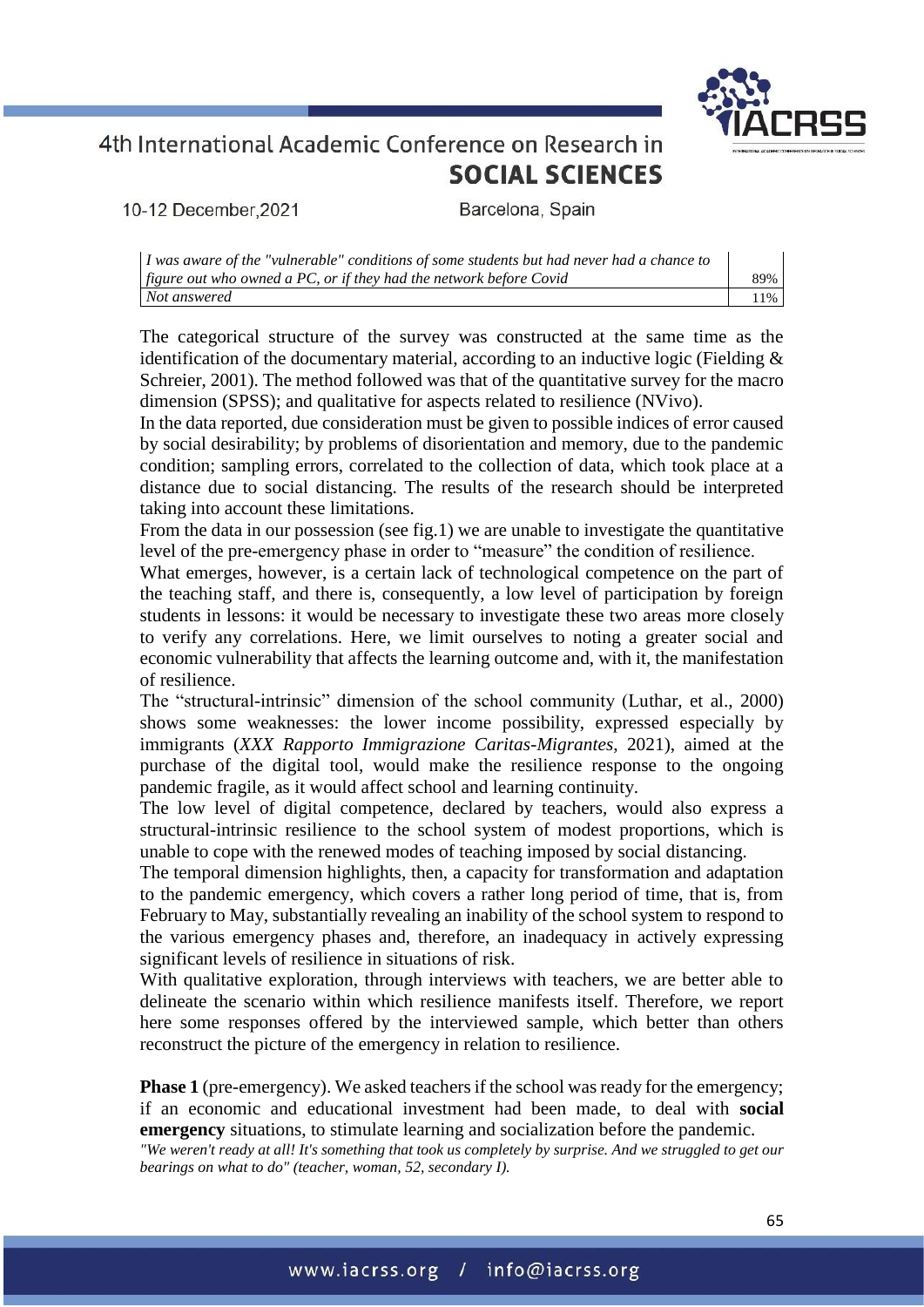

10-12 December, 2021

Barcelona, Spain

**Phase 2** (emergency-lockdown). We asked the sample about behaviors; social distancing; and possible measures put in place by the school community. In this phase, social distancing seems to have been a very difficult component to overcome, especially for those teachers who were used to the frontal lesson. The **linguistic issue** had an impact on the quality of learning of children of foreign origin.

*"The biggest challenge I have encountered in distance learning is, unfortunately, not being able to reach all the kids in my class: I had a lot of problems with foreign kids starting secondary school, because they had not yet fully settled in, they did not know their new classmates well, and the language diversity created problems both in assigning homework and understanding online lessons" (teacher, man, 38 years old, secondary I).*

The **digital divide** resurfaces overwhelmingly during the lockdown, and it impacts foreign children in particular.

*"Most of the foreign students didn't have connections or devices available, and I didn't know how to reach them. Distance learning is undemocratic: those who have the options get ahead; those who have less or none at all fall behind. And I feel like I can't do anything." (teacher, man, 45 years old, secondary II).*

Another emerging issue is related to the question of **study support**, which was better expressed by those parents who could boast a greater availability of time and higher schooling. Immigrants, for both linguistic and occupational reasons, mostly working in jobs where a physical presence is required, could not express assiduity and control over their children's learning.

*"It was necessary to intervene many times, out of the prearranged appointments with the class, in order to assist the immigrant parents in supporting the children in their studies. It was very difficult to check homework: often they didn't have it. The distance made relationships complicated and parents, unfortunately, could not follow their children, because they work" (teacher, woman, 35 years old, secondary I grade).*

During the lockdown, the importance of the **socializing role of the school** emerged: we know that the school institution performs a complex task in this area that is not without conflict (Lacey, 2012; Bosisio, 2005).

*"School cannot be a place to learn skills and knowledge, and that is it. School is also important for experiential learning. In my experience, I have noticed that this is more true for younger students[...]at a time in their growth when they are developing their social and emotional skills. In a remote setting, though, it is complicated. I found it very difficult to think of activities and lessons that had socialization as their goal, and I don't think I succeeded." (teacher, man, 47, secondary II grade).*

**Differences in socioeconomic status** also weighed on learning in DAD.

*"Economic inequality weighed more on the most vulnerable: foreign children, who were already in a disadvantaged condition, connected little[...] or did not have good signal coverage or did not have an internet subscription, so they missed part of the lessons" (teacher, man, 54 years old, secondary II grade).*

### **Phase 3: Temporary recovery** (May and June)

We explored the dimension of **safety**. We then asked the sample whether as a school community they felt safe within the school, again in attendance in May; and whether they felt the school had been able to model itself according to new social demands.

*"The school adhered to all the protocols. Inside I felt safe, but the problem arose outside. I wondered what my students were doing and where they were going, knowing that the virus was still going around. Truth be told, I was terrified. I am not ashamed to say that in those months I wore a double mask[...]I remember, however, that the boys were very happy to meet, laugh and joke in the classroom*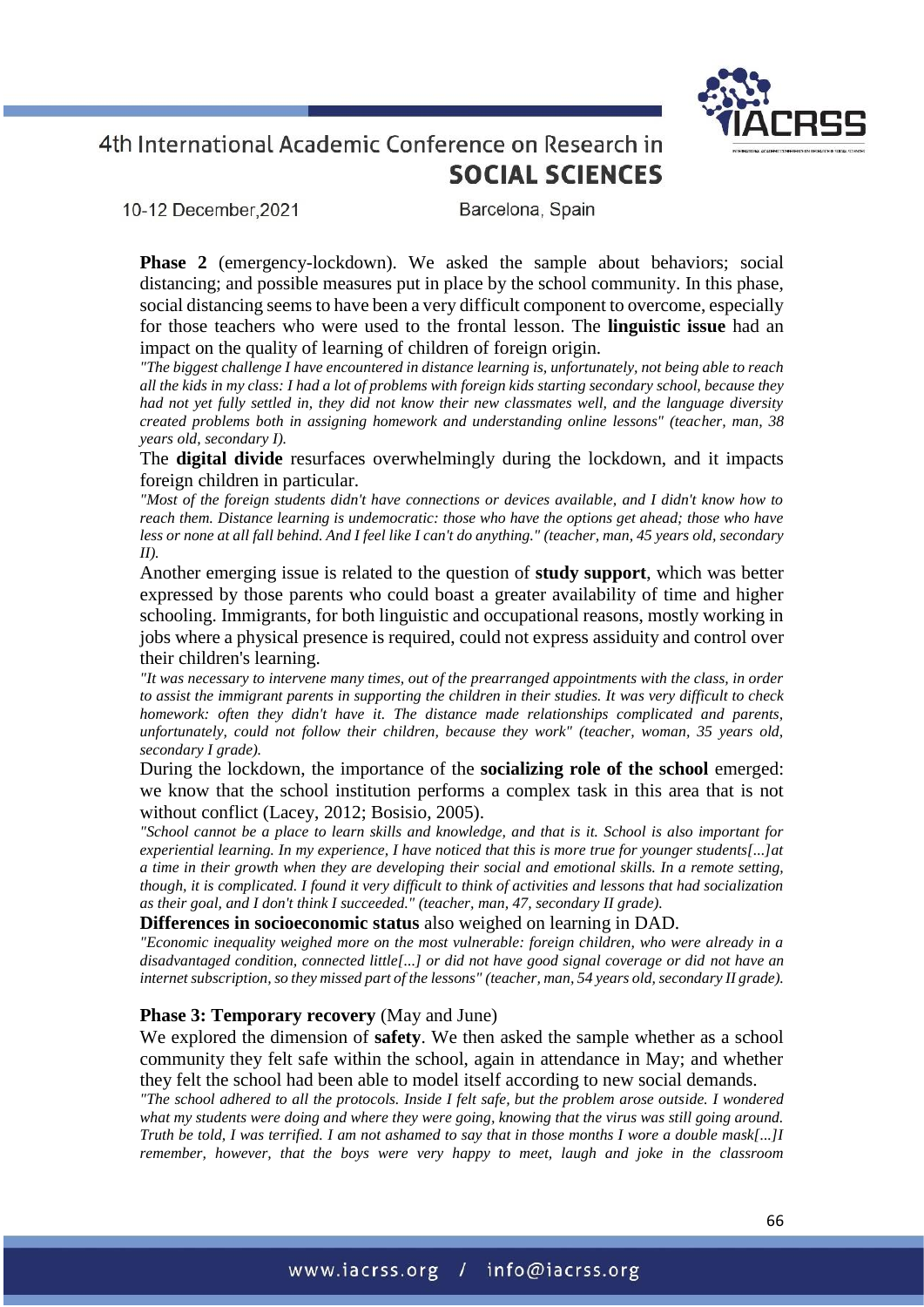10-12 December.2021

Barcelona, Spain

*again[...]with the boys it was not always easy: we filmed them often so that they could observe the distances (teacher, woman, 33, years old, secondary I grade).*

**Phase 4: Resumption of all economic-productive and social activities (June -**October 2021)

In this last phase, related to resilience, we asked if they **felt different and transformed** as individuals and in the role of teachers; and if in their opinion, the school community had been shaped by the new social instances, and if this implied some radical changes within the school. The totality of teachers surveyed agreed that they felt "changed".

*"Come Summer, we were beginning to see the light at the end of the tunnel[...]everyone, I think, felt profoundly changed by the epidemic and the scenes of war, which were witnessed. I have lost friends and family, and I estimate it will take time to get over what happened. I do not know if we are out of it. I do not think in all honesty, but we will see[...] the kids seem tired and a bit apathetic sometimes, but I do not know if that has to do with Covid. The school, for its part, has tried to withstand the impact: we have tried everything! What is certain is that a good part of the students did not reach the level of learning that they could have achieved with face-to-face lessons. Then, for the foreign students, things were more complex. We managed to reach a few of them" (teacher,, man, 49 years old, secondary school, II grade).*

Explored the 4 phases of resilience, without being able to measure it quantitatively, but tracing it in the testimonies of individuals, emerges an extrinsic-dynamic dimension (Martin & Sunley, 2013) not able to adapt in time to the demands of the renewed social school system. Highlighted are: "vulnerabilities", mainly due to the foreign condition; a partial adaptation to the shock; and a slow pace of change are evident. The economic and social structure of the school community is particularly compromised by the pandemic event, as evident from the numerous testimonies summarized here. The school community reveals a capacity for shaping and adaptation, which we might call "embryonic", but which is unable to assist the social system in its sudden changes.

### **5.2 Resilience and Foreign Families**

We have, in a second phase, attempted to define the determinants of resilience through the considerations, made by the sample of foreigners with specific reference to school. 60% of the sample interviewed is male, 40% female. The average age is 39 for men; and 36 for women. 100% of the sample resides in Lombardy. 30% live in the province of Brescia, 22% in that of Lodi, and the remaining 48% in the other provinces of Lombardy.

The families interviewed are composed of 2 parents, both foreigners. 60 % come from Romania, 28% from Morocco, and 12% from Albania.

87% of the sample has compulsory schooling; 9% have a diploma and 4% prefer not to answer.

46% of respondents work in services; 8% in commerce and 14% in domestic work; 32% in construction. All households surveyed have at least 2 dependent children attending secondary school. 47% attend junior high school; and 53% attend senior high school, of which 100% are enrolled in technical or vocational schools.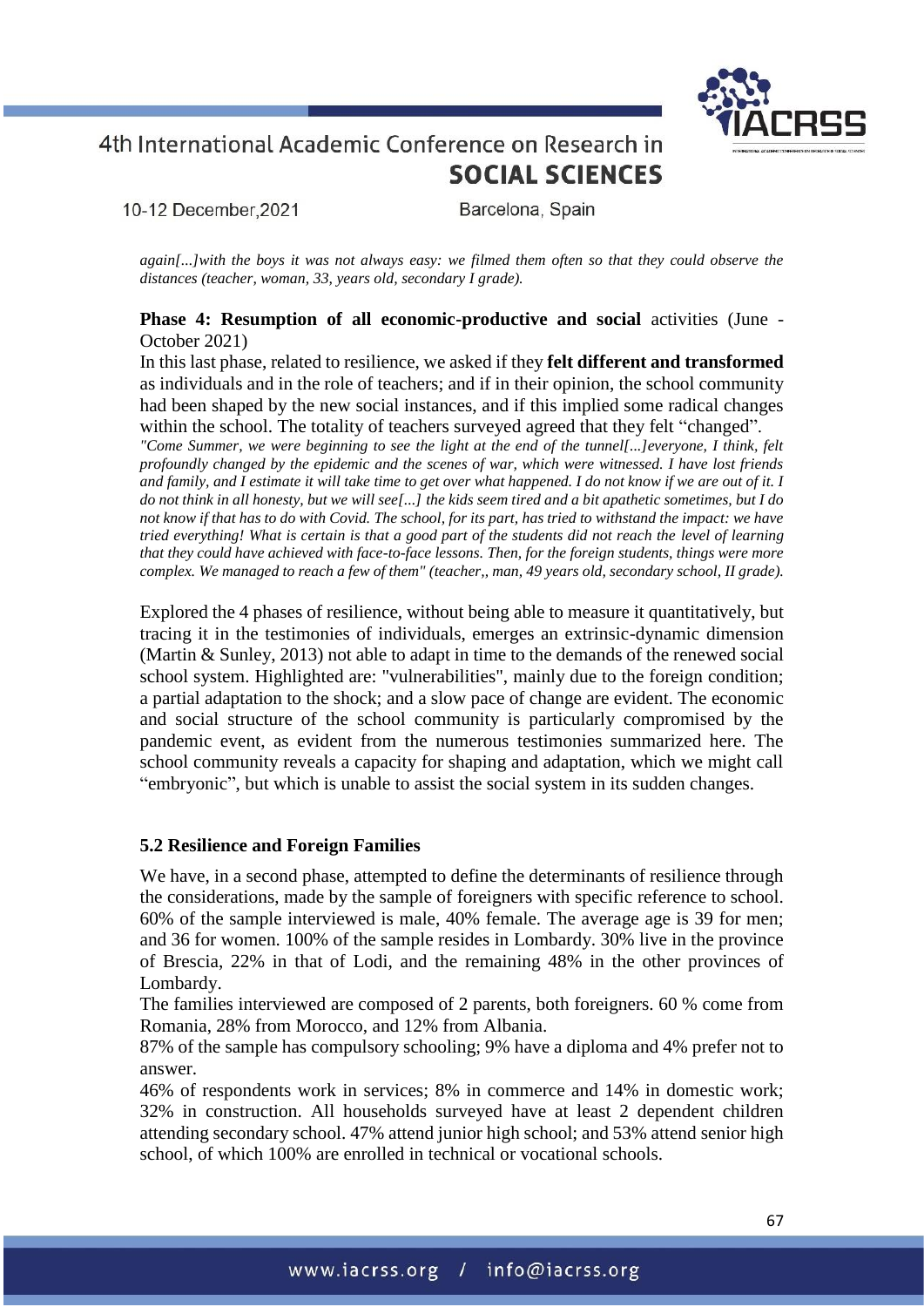10-12 December.2021

Barcelona, Spain

In this second phase, the survey was directed toward exploring the determinants of "**robustness, redundancy, resourcefulness, and speed**" (Simonovic & Arunkumar, 2016). In the interviews conducted, we favored the qualitative methodology, as it better returned the context, within which the determinants emerged; and because to date, the very recent research in the sociological field has not yet identified a unit of measurement, which can accurately consider and measure the levels of resilience. We used a Likert scale (from  $1=$  strongly disagree to  $5=$  strongly agree).

74% of the sample reported a moderate degree (SL=3) of "*pandemic resilience"*; 26% felt they "*were unable to cope effectively with the distress brought by the pandemic"*  $(SL=1)$ .

One respondent regarding the domain of "**robustness"** states:

*"We weren't ready. We did not have any money. My wife lost her job, she was a domestic helper. We had so many economic difficulties, and we could not follow our children in school. [...] Here, there is no space: it is not easy to study here. [...]Some of our friends caught Covid. We got really scared."*

92% of the sample felt they were "very dissatisfied"  $(SL=1)$  about the school's "ability to withstand the pandemic"; while 15% were "fairly dissatisfie"(SL=2); 7% could not make a judgment. Regarding the "robustness" expressed by the school one foreign woman asserts:

*"The school did not help me and my children because we did not have computers at the beginning. My children could not follow the lessons[...] they followed them a little bit on the phone. Then my children did not understand the homework very well[...] Unfortunately, the help that the school usually gave us in the afternoon for studying was missing. And I could not help them[...]I had to work, and then they are difficult things for me".*

94% of the sample regarding "**redundancy**", "*very much appreciated*" (SL=5) the ability of the "*Italian State to ensure the continuity of services in general and the availability of basic goods and products, especially in the lockdown phase"*; 4% were "*quite satisfied"*(SL=4); 2% did not respond.

*"We always had the ability to buy food, and when we could not anymore we would go to Caritas, so we got through the hardest time."*

Regarding the ability of the "*school to ensure continuity of educational service"*, 93% are "*very dissatisfied"*(SL=1); while 7% are "*fairly dissatisfied"* (SL=2).

One of the foreigners interviewed further states:

*"School was a disaster: classes were there and they were not there. When there were, there was not always a signal[...]my children had few lessons: there was not a fixed time, like at school[...] Then sometimes the homework with the e-mail.*

More than half of the sample thinks that the school has not been particularly **enterprising**: indeed, 64% declares itself "*very dissatisfied"* (SL=1) about the school's ability to "*communicate the emergency, the change of teaching method, the change of timetable and of study to the families*"; 29% "*quite dissatisfied*" (SL=2); while 7% is at an average level (SL=3). The sample, moreover, states that many teachers did not "*know how to use the platforms"*: respectively 91% think they are "*very dissatisfied with the ability expressed by the teachers in using platforms and online teaching tools"*(SL=1); 9% state "moderate dissatisfaction" (SL=2).

Regarding the dimension of **rapidity**: 91% of the sample surveyed do not believe that "the school has organized quickly for DAD" (SL=1); 7% that it "organized fairly quickly" (SL=2); while 2% preferred not to answer.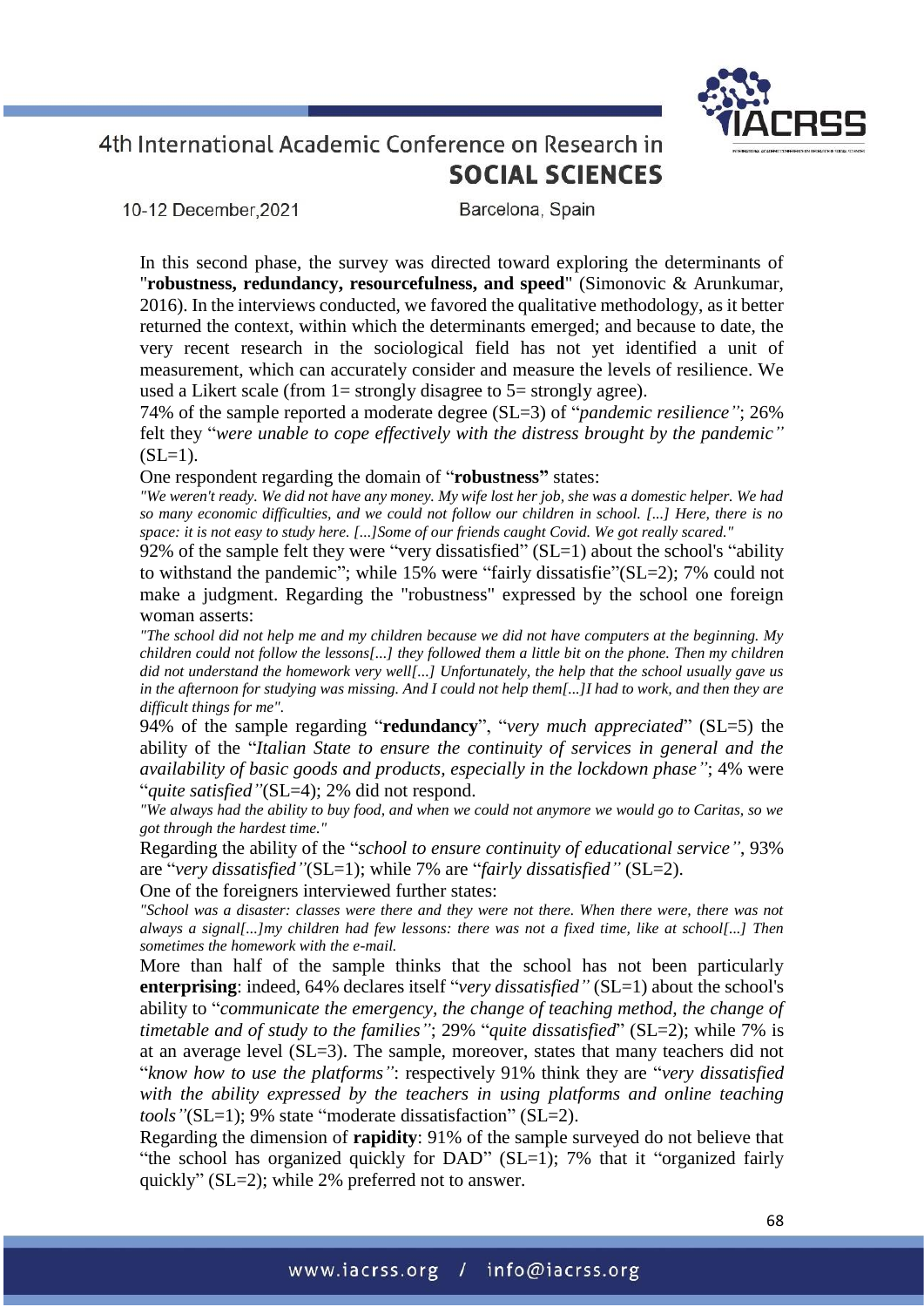

10-12 December, 2021

Barcelona, Spain

One of the moms offers testimony that encapsulates a sentiment common to many families in the sample.

*"The school has struggled to get organized. I remember at the end of April, not all teachers were able to upload lessons to the platform. Many could not upload anything at all[...]our children missed months of school."*



*Fig.2 Illustrates the feelings felt by foreigners in STEP 1 and STEP 4*

We then investigated the **emotional dimension**: we asked foreigners to identify at least 3 emotions they felt during the lockdown, and then during the ongoing phase. Several feelings and emotions emerged:

-in phase 2 (the lockdown), the following stand out: fear (17%); anger (11%); anxiety (8%); depression (8%); distress (9%); sadness (6%); resistance (13%); gratitude towards doctors and nurses (17%); solidarity (11%).

-in phase 4, which is the current phase, in which one lives with the virus, the following emerge: anger at the constraints imposed by the green pass (15%); fear of possible variants of the virus (26%); depression due to economic issues (24%); hope of a return to "normality" in a short time (13%); impatience with the limits and social distancing imposed by the virus (8%); disorientation with regard to the future (14%).

### **5.3 Discussion**

From the data in our possession, we cannot investigate the pre-emergency phase in the field at a quantitative level in order to "measure" the condition of resilience.

Although at a macro level the survey gives us a complex picture where: there is an absence of technological competence expressed by the teaching staff; there is also a lack of exclusive possession of the digital tool "dedicated to learning", for reasons hypothetically linked to its cost. Consequently, there is a scarcity of participation by students in online lessons. Moreover, the temporal dimension emerges as crucial, which invalidates the learning result: since teachers need a lot of time in order to acquire skills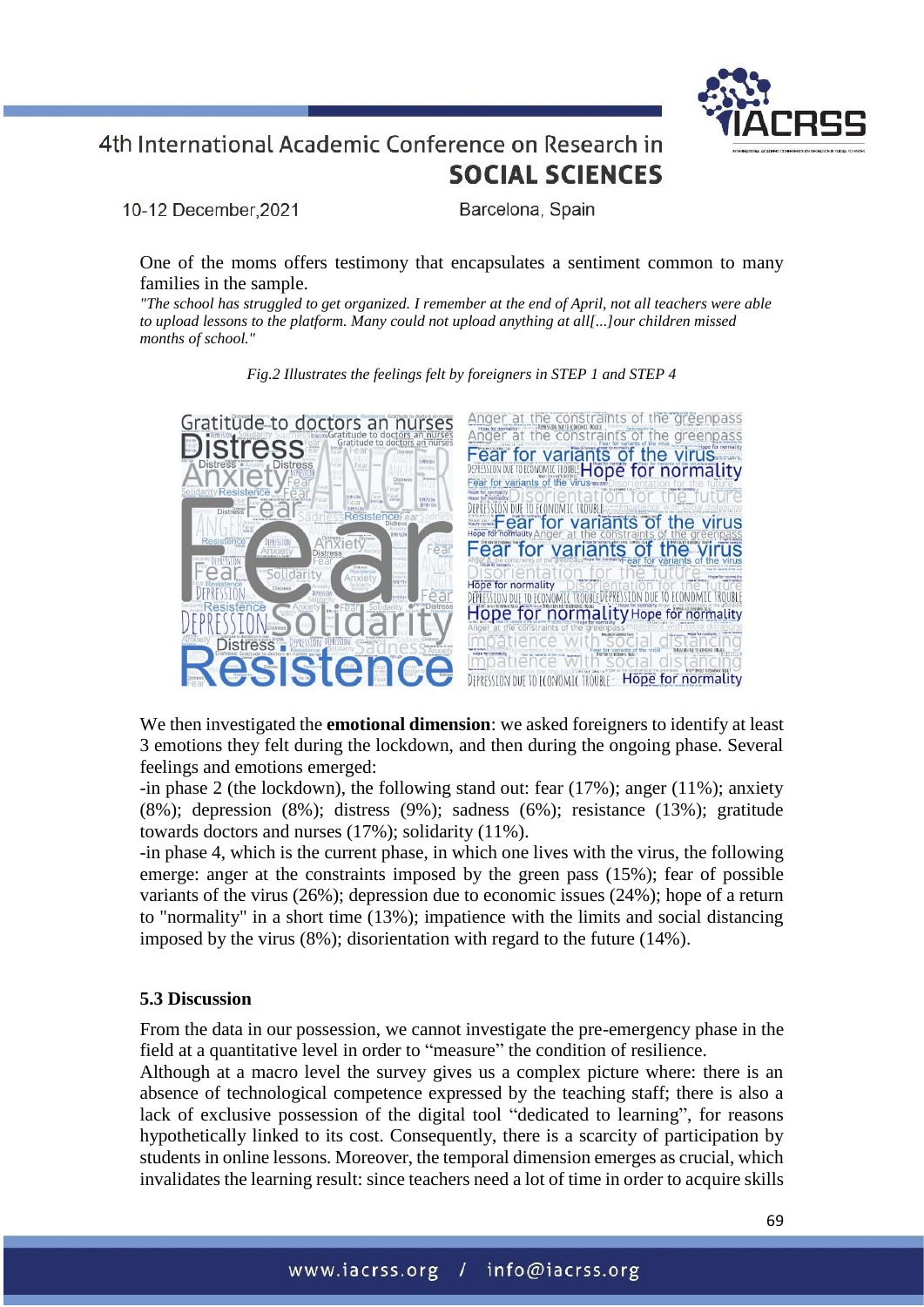10-12 December.2021

Barcelona, Spain

useful both for the creation and the organization of learning contents (Ferrari, et al., 2018). These variables, related to the school community and to foreigners specifically, highlight a dimension of resilience that is not particularly significant in a state of emergency.

The "structural-intrinsic" dimension of the school community (Luthar, et al., 2000) shows, indeed, some weaknesses: the lower income possibility, expressed especially by immigrants (*XXX Rapporto Immigrazione Caritas-Migrantes*, 2021), aimed at the purchase of digital tools, would make the resilience response to the ongoing pandemic fragile, as it would affect school and learning continuity.

The low level of digital competence, declared by teachers, would express an intrinsicstructural resilience to the school system of modest proportions, which is unable to cope with the renewed teaching methods imposed by social distancing.

The temporal dimension shows, then, a capacity for transformation and adaptation to the pandemic emergency, which covers a rather long period of time, i.e. from February to May, substantially revealing an inability of the school system to respond to the different emergency phases and, therefore, an inadequacy in actively expressing levels of resilience, necessary in situations of risk.

In the qualitative survey emerges a low or moderate satisfaction about the determinant of the "robustness" expressed by the school system: indeed, almost all of the sample interviewed is not satisfied with the strategies put in place by the school to ensure educational continuity and an adequate level of learning. The sample also declares itself not very adherent to the robustness variable, since the economic factor affects a social vulnerability that pre-exists the pandemic.

In the same way, "initiative" is also lacking: in fact, more than half of the sample declares dissatisfaction regarding the school's ability to offer lessons through new teaching methodologies (DAD). Similarly, the resourcefulness of individual teachers does not seem to emerge significantly in the individual actions of distance learning.

The "rapidity" expressed by the school system in modeling itself on the new learning needs in the pandemic phase does not seem to rise to a level that ensures an indicative school resilience.

While, with regard to the determinant of "redundancy", the sample interviewed declared themselves to be very or fairly satisfied with both the availability of basic necessities and access to primary services, even in an emergency phase, and the rapidity of response of the central government to the Covid-19 emergency.

With regard to feelings, there are mixed emotions. In the first phase, we witnessed a transversal solidarity, which mobilized individuals, associations, the third sector, and obviously state and parastatal bodies, creating bonds and feelings of closeness among people, even of very different origins. Different biographical perspectives, shared vulnerability, and uncertainty of the future seem to have, in a first phase, minimized some forms of social exclusion (Schwiertz & Schwenken, 2020).

In the current phase, feelings such as anger, fatigue, impatience, fear, and worry about the future economic situation prevail; although a small proportion of the sample states that they have hope that the emergency will be overcome and that they will return to "ordinariness".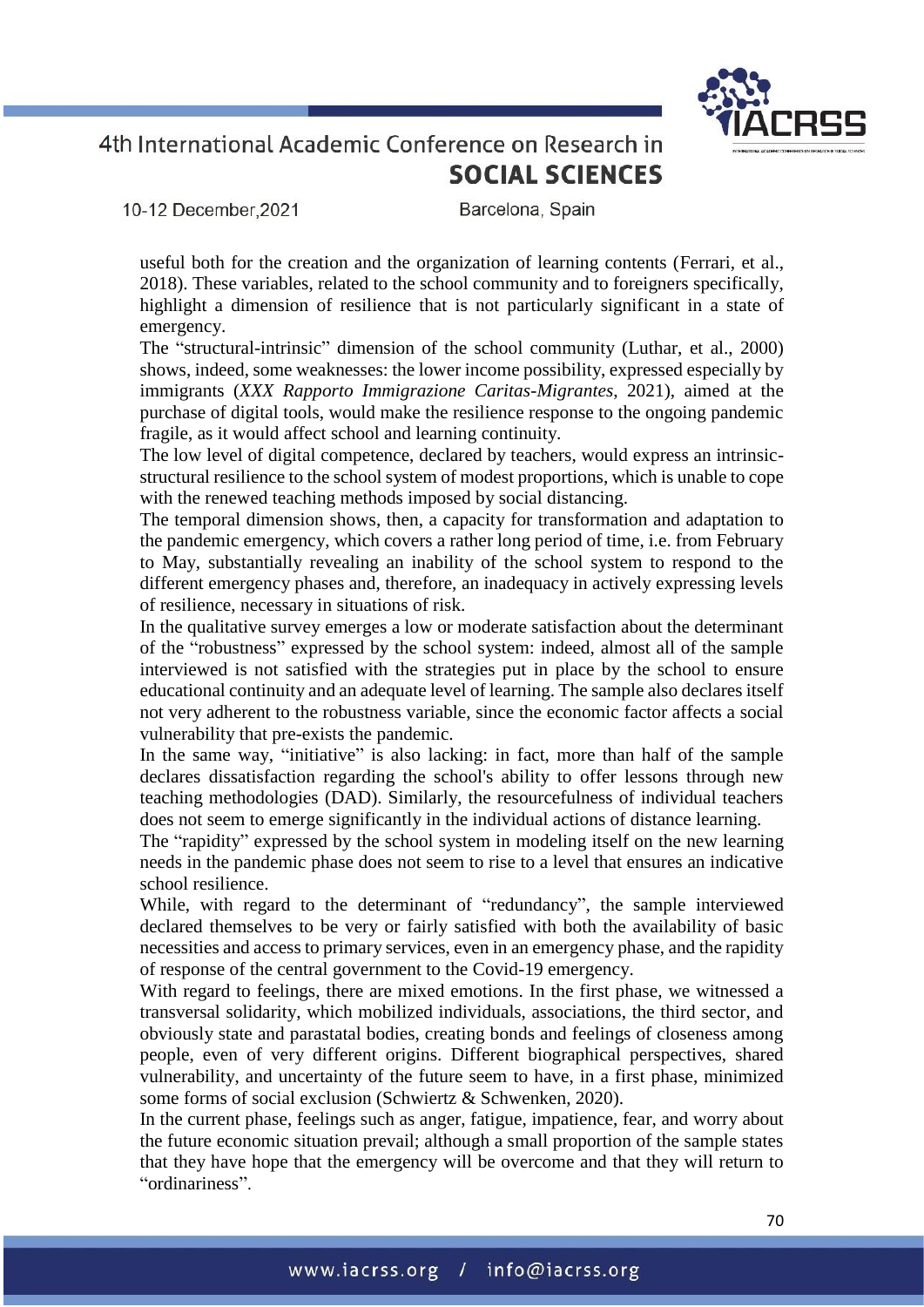10-12 December, 2021

Barcelona, Spain

On the whole, the interviewees feel disoriented and unable to build and plan for the future, either because of the limitations imposed by the green pass, or because of the economic problems with which foreigners have to deal: hope and positive attitudes towards the future seem to struggle to emerge.

## **6. Conclusion**

During the SARS-Cov-2 pandemic, we all experienced some degree of vulnerability. Although many media narratives have told us of the extraordinary role of doctors and nurses in the face of a pandemic that seemed to "democratically" strike the globe at all latitudes, the survey conducted here and the data in our possession show that the pandemic crisis hit marginal groups of society the hardest, including foreigners, and prevented them from activating articulated processes of resilience.

We note that in journalistic narratives the immigrant usually generates interest if traced back to specific social fields mostly pertaining to the field of rescue or delinquency. The limits of this narrative approach have been repeatedly highlighted by the scientific literature (Schewel, 2020), which has highlighted the condition of presence-absence in television schedules and information precisely according to the processes of social perception. Generalist information has given very little attention to immigrants in relation to the pandemic and the possible processes of resilience: the only cases in which migrants were mentioned were those in which the category of riders and farm laborers was reported.

We know that in a state of emergency the level of vulnerability depends on previous economic conditions; our physical condition; collective behavior; the effectiveness of measures to prevent risk; the possibility of accessing resources for social assistance and forms of welfare; and the level of social integration (Campomori & Caponio, 2016): precariousness is, therefore, all the more profound if pre-emergency conditions are already compromised by fragile socio-economic assumptions. The activation of social actions of support and recovery is, then, fundamental to respond quickly in the first phase of the emergency to the primary and secondary needs of feeding, sheltering, safety and clothing. The risk and emergency literature (Dynes & Quarantelli, 1980) has emphasized how the concept of resilience must be related to structural and dynamic variables, as well as determinants, that affect levels of resilience; and how crises exacerbate discrimination and emphasize inequality and competition among social groups.

We know, moreover, that socialization plays a crucial role in the integration processes of foreigners, and that measures of social distancing, on the other hand, are harmful on a psychological level, because they outline processes of deterioration of social wellbeing and, consequently, invalidate possible processes of resilience. In immigrants, the consequences of isolation have been particularly dramatic (Kuhn, et al., 2021; Borkowska & Laurence, 2020) showed us that declines in cohesion and socialization were strongest in the most disadvantaged communities, particularly among some ethnic minorities and among the least skilled people: pointing to educational attainment as one of the causes of lower resilience.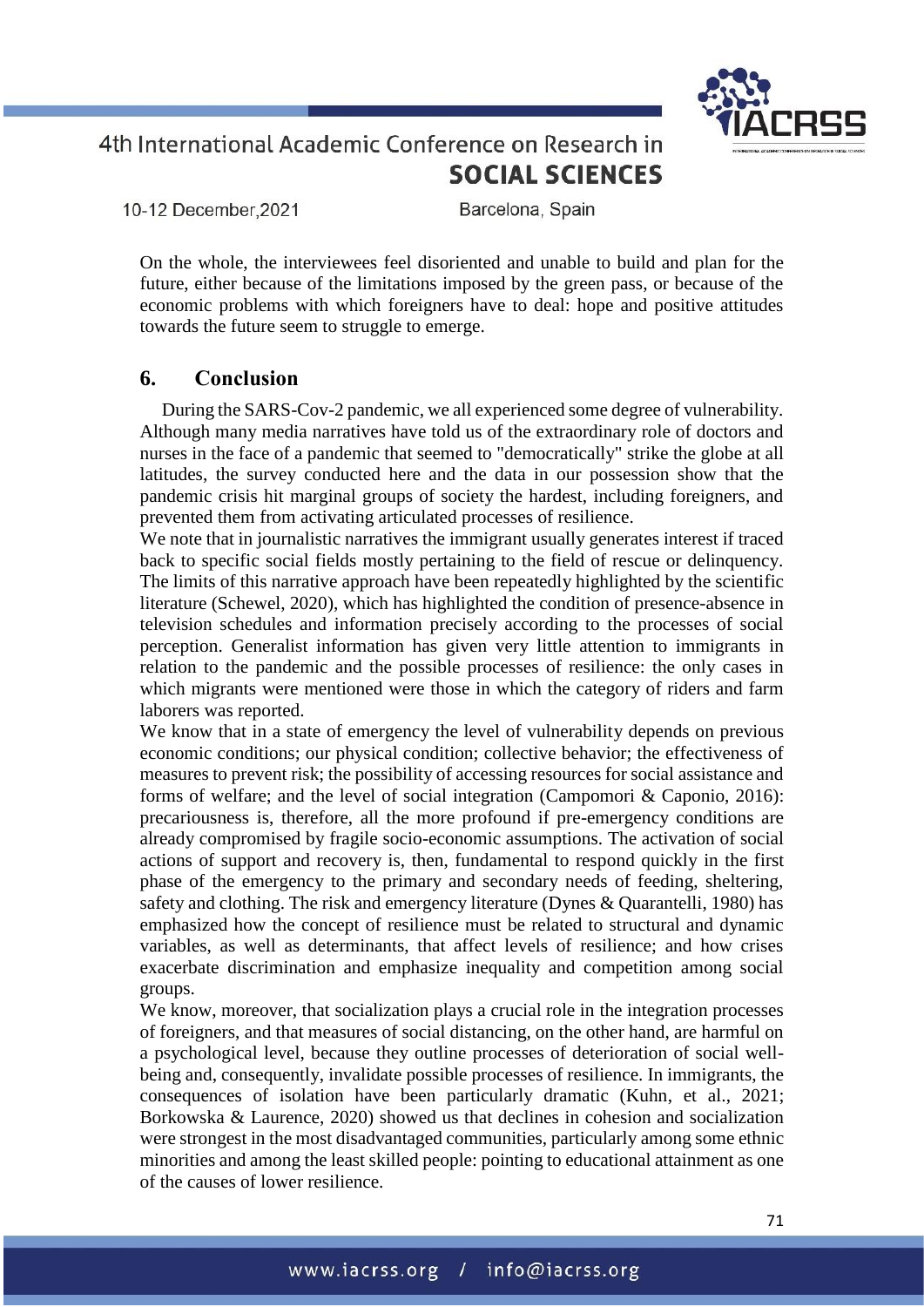10-12 December.2021

Barcelona, Spain

Nevertheless, in some cases we have also witnessed phenomena of solidarity and mutual support (Grasso & Giugni, 2019; Koos, 2019) just like in the first pandemic phase in Italy.

It is, therefore, crucial to analyze socio-economic and political systems, which can create social inequalities and determine unequal access to resources and welfare, exposing the most vulnerable to greater risk.

A picture emerges from our survey that suggests an increase in discrimination and disadvantage, not only at the social level but also at the school level; this does not directly imply a pessimistic view of the integration processes that are taking place in our society, although school closures and DAD have highlighted some unresolved issues in the world of education.

It is in our view important at this historical stage to initiate the reconnaissance and exploration of more comparative studies on the differential effect of school closures and lockdowns, and their long-term consequences on levels of integration, learning (Grasso, et al., 2021), and resilience.

We should not forget that if the pandemic has sharpened socio-economic differences between social groups on the one hand; it has also, on the other hand, detected fragilities and weaknesses in the processes of inclusion of foreigners; and has made visible, as well, structural problems, which had been limiting the contexts of school learning for years.

If in the pre-vaccination world it was very challenging to harmonize the will of individuals and cultures; to find a compromise between economic interests and health needs; to develop a strategic and balanced long-term economic planning; and to model processes of foreign integration; today, in the midst of a health crisis and in an increasingly unpredictable world, it is even more complex to look to the future and reduce vulnerabilities.

Now, perhaps, more than a year after the proclaimed state of pandemic emergency, we should ask ourselves whether we have learned to trace and show states of resilience; whether our lifestyles, our culture, our habits have changed and been shaped by a renewed present.

As a scholar of sociology, I believe that the pandemic offers an extraordinary terrain for exploration and research in the social field, as well as that Europe presents itself as a privileged context to study and understand the diversity of integration models, and resilience processes, expressed by the different states of the Union.

### **References**

Adger, W.N. (2000). "Social and ecological resilience: are they related?", *Progress in Human Geography*, vol.24, pp.347-364.

- Adger, W.N., Hughes, T. P., Folke, et al., (2005). "Social-ecological resilience to coastal disasters", *Science*, vol. 309, n. 5737, pp. 1036-1039.
- Aldrich, D.P. (2012). Social Capital in Post Disaster Recovery: Towards a Resilient and Compassionate East asian Community. In Y. Sawada, & S. Oum, *Economic and*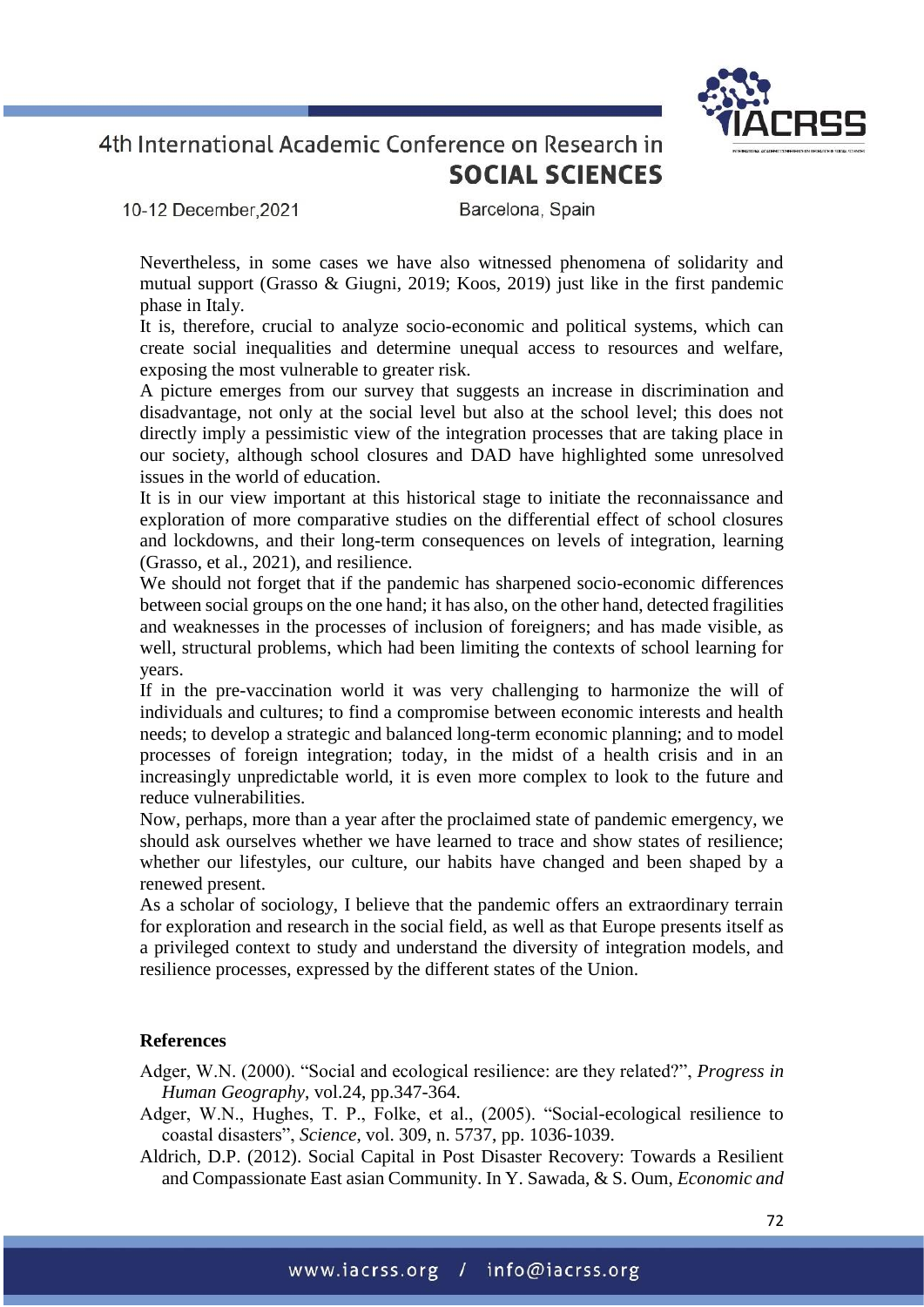10-12 December, 2021

Barcelona, Spain

*Welfare Impacts of Disaster in East Asia and Policies Responses*, ERIA, pp. 157- 178.

- Auriemma, V., Iannaccone, C. (2020). "COVID-19 Pandemic: Socio-Economic Consequences of Social Distancing Measures in Italy", *Frontieres in Sociology,*  vol.5, available:<https://www.ncbi.nlm.nih.gov/pmc/articles/PMC8022587/>
- Bauman, Z. (2005). *Vita Liquida*, Laterza, Bari.
- Beneduce R. (2004). *Frontiere dell'identità e della memoria. Etnopsichiatria e migrazioni in un mondo creolo*, Franco Angeli Editore, Milano.
- Bergstrand, K., Mayer, B., Brumback, B., Zhang, Y. (2015). "Assessing the relationship between social vulnerability and community resilience to hazards". *Social indicators research*, vol.122, n. 2, pp.391-409.
- Borkowska, M., Laurence, J. (2020). "Coming together or coming apart? Changes in social cohesion during the Covid-19 pandemic in England", *European Societies*, vol.23, n. 1, pp.618-636.
- Bosisio, R. (2005). *Stranieri & italiani: Una ricerca tra gli adolescenti figli di immigrati nelle scuole superiori*, Donzelli Editore, Roma.
- Bruneau, M., Chang, S.E., Eguchi, R.T., Lee, G.C., et al. (2003). "A framework to quantitatively assess and enhance the seismic resilience of communities", *Earthquake Spectra,* vol*.*19, pp.733–752.
- Campomori, F., Caponio, T. (2014). Migrant reception policies in a multi-level system: Framing and implementation structure in the Italian regions. In: Hepburn, E, Zapata-Barrero, R (eds) The Politics of Immigration in Multi-level States: Governance and Political Parties, Palgrave Macmillan, pp. 130–149.
- Campomori, F., Caponio, T. (2016). "Immigrant integration policymaking in Italy: regional policies in a multi-level governance perspective", *Migration*, Sage, vol.83, n. 2, pp.303-321.
- Caniglia, B. S., Vallée, M., Frank, B. F. (eds.), (2017). *Resilience, environmental justice and the city*, Routledge, London.
- Castrignanò, M., Landi, A. (2014). "Resilienza urbana e Neighbourhood Approch: alcune considerazioni a partire dal movimento delle città", *Sociologia Urbana e rurale*, vol.105, pp.117-128, Franco Angeli, Milano.
- Climent-Gil, E., Aledo, A., Vallejos-Romero, A. (2018). "The social vulnerability approach for social impact assessment", *Environmental Impact Assessment Review*, vol.*73*, pp.70-79.
- Cutter, S. L., Boruff, B. J., & Shirley, W. L. (2003). "Social vulnerability to environmental hazards", *Social Science Quarterly*, vol.84, n.2, pp. 242-261.
- Cutter , S. L., Barnes, L., Berry, M., et al. (2008). "A place-based model for understanding community resilience to natural disaster", *Global Enviromental Change*, vol.18, n.4, pp.598-606.
- Davico, L., Mela, A., Staricco, L. (2009). *Città sostenibili: una prospettiva sociologica*, Carocci, Roma.
- Domingue, S.J. (2020). "Who knows what comes tomorrow? A study of resilience discourse, practice, and politics in a post-disaster field", *Environmental Sociology*, vol.6, n.1, pp.19-30.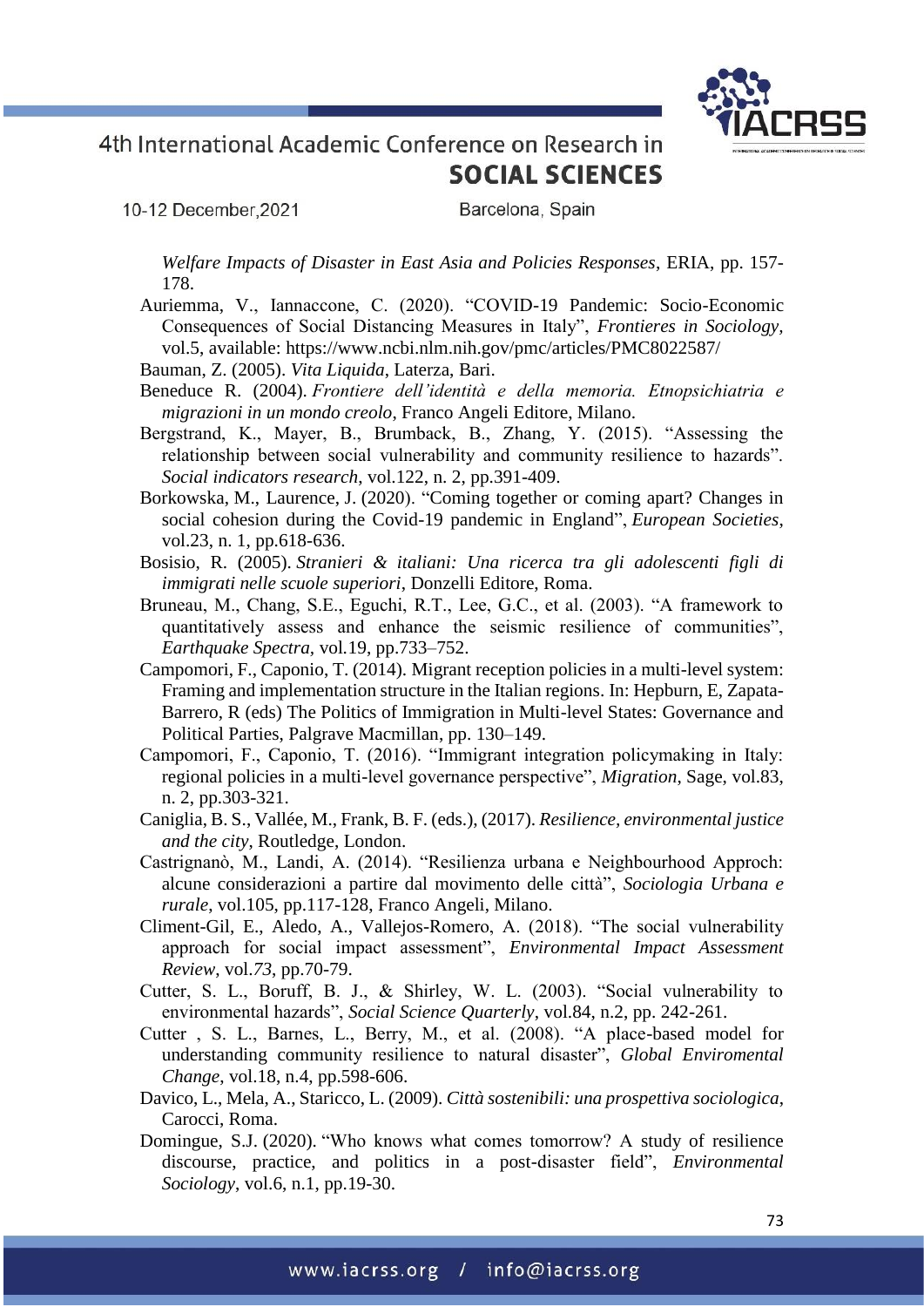

10-12 December, 2021

- Drabek, T. E., McEntire, D.A. (2003). "Emergent Phenomena and the sociology of disaster: lessons, trends and opportunities from the research literature", *Disaster Prevention and Management*, vol.12, n. 2, pp.97-112.
- Dynes, R., Quarantelli, E. L. (1980). Helping behavior in large-scale disasters. In D. H. Smith, & J. Macaulay (Eds.), *Participation in social and political activities*, Jossey-Bass, San Francisco, pp. 339-354.
- Dynes, R. R., De Marchi, B., Pelanda, C. (1987), *Sociology of disasters*, *Franco Angeli, Milano*.
- Ferrari, M., Mura, G., Diamantini D. (2018). "Digital Innovation in Education: Occupational Stress and Attitude toward Change among Schoolteachers", *American Journal of Educational Research,* vol. 6, N. 2, pp.142-148.
- Fielding, N., Schreier, M. (2001). "Introduction: On the compatibility between qualitative and quantitative research methods", *Forum Qualitative Sozialforschung forum: qualitative social research*, vol. 2, n.1.
- Folke, C. (2006). "Resilience: the emergence of a perspective for social-ecological systems analyses", *Global Environmental Change*, vol.16, pp. 253-267.
- Folke, C., Carpenter, S. R., Walker, B., Sheffer, M., et al., (2010). "Resilience Thinking: Integrating Resilience, Adaptability and Trasformability". Ecology and society, vol.15, n.4, pp.1-10, available: https://www.jstor.org/stable/pdf/26268226.pdf
- Folke, C., Polasky S., et al., (2021). "Our future in the Anthropocene biosphere: global sustainability and resilient societies", *AMBIO*, pp.1-21.
- Fordham, M. (1999). "Balancing resilience and vulnerability", *International journal of mass emergencies and disasters*, vol.17, n. 1,pp.15-36.
- Gardiner, B., Martin, R., Sunley, P., & Tyler, P. (2013). "Spatially unbalanced growth in the British economy", *Journal of Economic Geography*, vol.13, n.6, pp.889-928.
- Giddens, A. (1990). *La costituzione della società*, Einaudi, Torino.
- Grasso, M., Giugni, M. (2019). "European citizens in times of crisis", *European Societies*, vol. 21, n. 2, pp. 183–189.
- Grasso, M., Klicperová-Baker, M., Koos, et al. (2021). "The impact of the coronavirus crisis on European societies. What have we learnt and where do we go from here?– Introduction to the COVID volume", *European Societies*, vol.23, n.1, pp. S2-S32.
- Graziano, P. (2013). *Rischio, vulnerabilità e resilienza territoriale: il caso delle provincie italiane*, XXXIV Conferenza Italiana di Scienze Regionali, Palermo.
- Guzi, M., Kahanec, M., Mytna Kurekova, L. (2015). *What explains immigrant-native gaps in European labor markets: The role of institutions,* Institute for the Study of Labor, IZA, n. 8847, pp.1-35.
- Hallegatte, S. (2014). Economic resilience: definition and measurement. *World Bank,*  Policy Research 6852.
- Hashimoto, T., Stedinger, J. R., Loucks, D. P. (1982). "Reliability, resiliency, and vulnerability criteria for water resource system performance evaluation", *Water resources research*, vol.18, n. 1, pp. 14-20.
- Hempel, L., Lorenz, D. F. (2014). "Resilience as an Element of a Sociology of Expression", *Behemoth-A Journal on Civilisation*, vol.7, n. 2, pp. 26-72.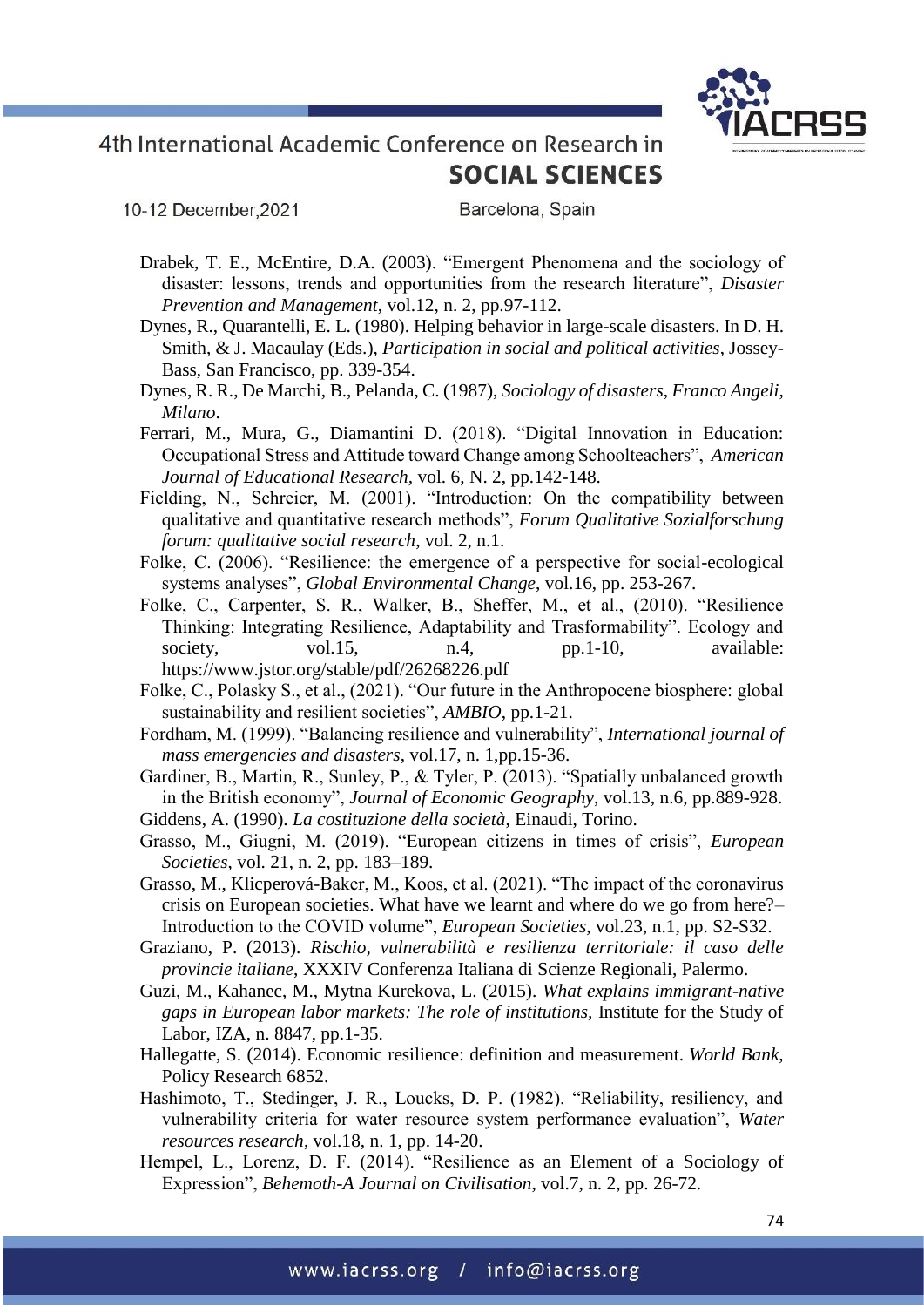

10-12 December, 2021

- Hill, E., Wial, H., et al., (2008). "Exploring regional economic resilience*", Econstore,*  University of California Berkeley, n. 4, available: [https://www.econstor.eu/bitstream/10419/59420/1/59285994 0.pdf](https://www.econstor.eu/bitstream/10419/59420/1/59285994%200.pdf)
- Holling, C. S. (1973). "Resilience and stability of ecological systems", *Annual review of ecology and systematics*, vol.4, n.1, pp.1-23.
- Hu, Y. (2020). "Intersecting ethnic and native–migrant inequalities in the economic impact of the COVID-19 pandemic in the UK", *Research in Social Stratification and Mobility*, vol. 68, Science Direct.
- ISTAT (2020). *Rapporto Annuale 2020. La situazione del Paese*, Roma.
- ISTAT (2021 a). *Rapporto Annuale 2020. La situazione del Paese*, Roma, available: https://www.ist at.it/storage/rapporto-annuale/2021/Rapporto\_Annuale\_2021.pdf
- ISTAT (2021 b). *Report Immigrazioni 2019,*available[:https://www.istat.it/it/files](https://www.istat.it/it/files%20/2021/01/REPORT%20_%20MIGRAZIONI_2019.pdf)  [/2021/01/REPORT \\_ MIGRAZIONI\\_2019.pdf](https://www.istat.it/it/files%20/2021/01/REPORT%20_%20MIGRAZIONI_2019.pdf)
- Jacobsen, K., Landau, L. B. (2003). "The dual imperative in refugee research: some methodological and ethical considerations in social science research on forced migration", *Disasters*, vol. 27, n.3,pp.185-206.
- Kaniasty, K., Norris, F*.* (1999). Sharing Trauma*.* In Gist R. e Lubin B., *Response to Disaster*, Bruner-Mazel, Ann Arbor, MI.
- Koos, S. (2019), "Crises and the reconfiguration of solidarities in Europe–origins, scope, variations", *European Societies*, vol. 21, n. 5, pp. 629–648.
- Kreps, G. A. (1984). "Sociological inquiry and disaster research", *Annual review of sociology*, vol.10*, n.* 1,pp. 309-330.
- Kuhn, U., Hannah S., Klaas, E., et al. (2021). "Who is most affected by the Corona crisis? An analysis of changes in finances, stress and well-being in Switzerland", *European Societies*, vol.23, n.1, pp.942-956
- Lacey, C. (2012). *The Socialization of Teachers (RLE Edu N)*. Routledge.
- Latouche, S. (2016). *La decrescita prima della decrescita*, Bollati Borighieri.
- Lauer, R.H. (1982). *Perspective on Social Change* , Allen&Bacon, Boston.
- Luthar, S. S., Cicchetti, D., Becker, B. (2000). "The construct of resilience: A critical evaluation and guidelines for future work", *Child development*, vol.71, n. 3, pp. 543-562.
- Martin, R., Sunley, P. (2013). "On the Notion of Regional Economic Resilience: Conceptualization and Explanation", Evolutionary Economic Geography, vol., 13, n, 20, pp. 1-45.
- Miozzo A.(2002). *Introduzione.* In Young H. et al., *L'assistenza psicologica nelle emergenze,* Erickson, Trento.
- Newman, D. (2006). "The resilience of territorial conflict in an era of globalization", *Territoriality and conflict in an era of globalization*, pp. 85-110, available: [https://www.researchgate.net/profile/David-Newman-3/publication/252081906\\_](https://www.researchgate.net/profile/David-Newman-3/publication/252081906_%20The_Resilience_of_Territorial_Conflict_in_an_Era_of_Globalization/links/00b4%20953a3cb5109c2c000000/The-Resilience-of-Territorial-Conflict-in-an-Era-of-Globalization.pdf)  The Resilience of Territorial Conflict in an Era of Globalization/links/00b4 [953a3cb5109c2c000000/The-Resilience-of-Territorial-Conflict-in-an-Era-of-](https://www.researchgate.net/profile/David-Newman-3/publication/252081906_%20The_Resilience_of_Territorial_Conflict_in_an_Era_of_Globalization/links/00b4%20953a3cb5109c2c000000/The-Resilience-of-Territorial-Conflict-in-an-Era-of-Globalization.pdf)[Globalization.pdf](https://www.researchgate.net/profile/David-Newman-3/publication/252081906_%20The_Resilience_of_Territorial_Conflict_in_an_Era_of_Globalization/links/00b4%20953a3cb5109c2c000000/The-Resilience-of-Territorial-Conflict-in-an-Era-of-Globalization.pdf)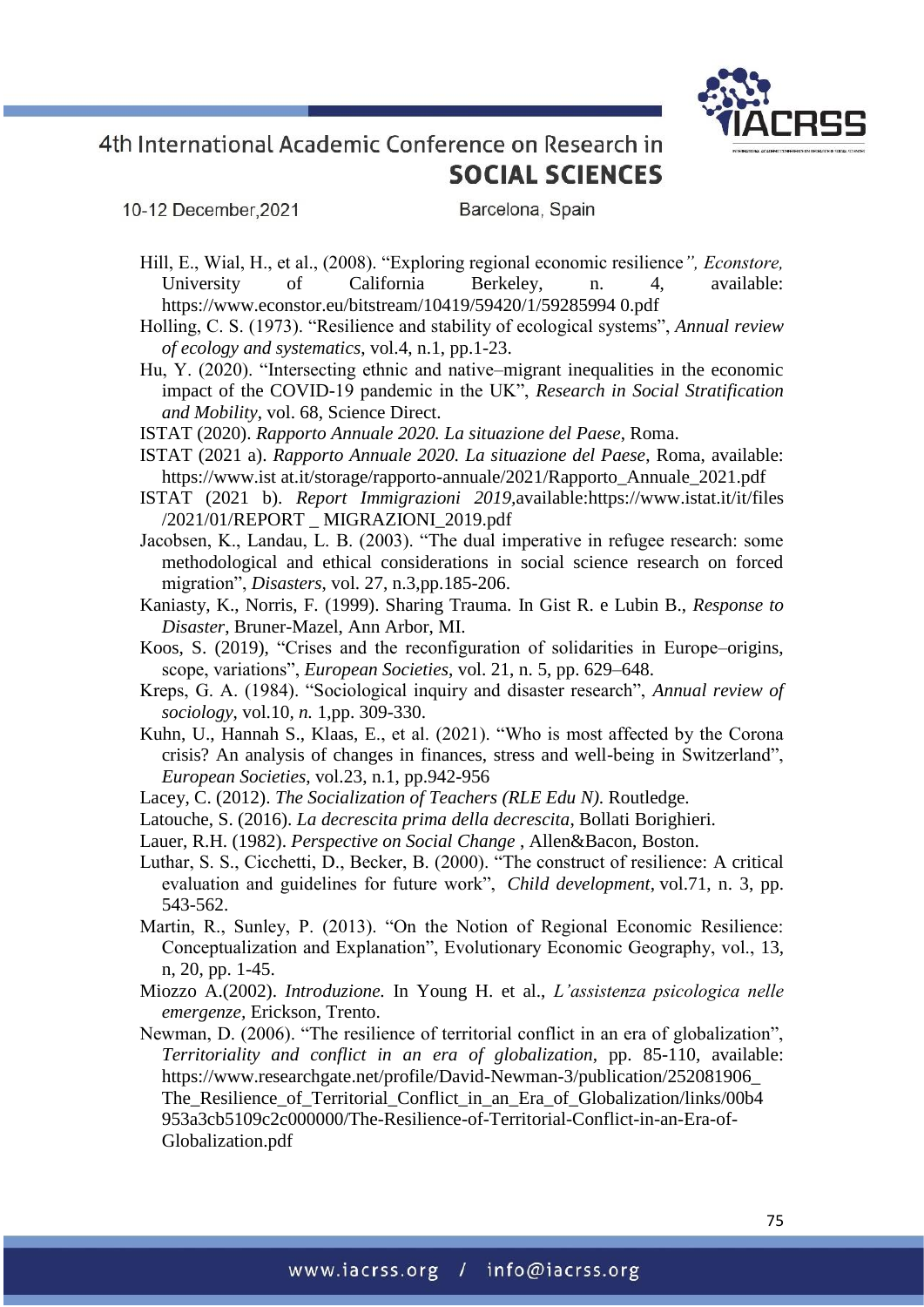

10-12 December, 2021

- Norris, F. H., Steven, P. B., et al., (2008). "Community Resilience as a Methaphor, theory, Sets of Capacities and Strategies for Disaster Readness", *American Journal of Community Psicology*, vol.41, pp.127-150.
- OECD (2020a). *Combatting COVID-19's Effect on Children*, available: [https://www.oecd.org/ coronavirus/policy-responses/combatting-covid-19-s-effect](https://www.oecd.org/%20coronavirus/policy-responses/combatting-covid-19-s-effect-on-children-2e1f3b2f/)[on-children-2e1f3b2f/](https://www.oecd.org/%20coronavirus/policy-responses/combatting-covid-19-s-effect-on-children-2e1f3b2f/)
- OECD (2020b). *What is the Impact of the COVID-19 Pandemic on Immigrants and their Children?*, available: [https://www.oecd.org/coronavirus/policy-responses/wh](https://www.oecd.org/coronavirus/policy-responses/wh%20at-is-the-impact-of-the-covid-19-pandemic-on-immigrants-and-their-children-e7cbb7de/)  [at-is-the-impact-of-the-covid-19-pandemic-on-immigrants-and-their-children](https://www.oecd.org/coronavirus/policy-responses/wh%20at-is-the-impact-of-the-covid-19-pandemic-on-immigrants-and-their-children-e7cbb7de/)[e7cbb7de/](https://www.oecd.org/coronavirus/policy-responses/wh%20at-is-the-impact-of-the-covid-19-pandemic-on-immigrants-and-their-children-e7cbb7de/)
- Pendall, R., Foster, K. A., et al. (2010). "Resilience and regions: building understanding of the metaphor", *Cambridge Journal of Regions, Economy and Society*, vol. 3, n. 1, pp. 71-84.
- Perocco, F. (2021). "The Coronavirus Crisis and the Consequences of COVID-19 Pan-Syndemic on Racial Health Inequalities and on Migrants", *Stuck and Exploited*, 239- 262.
- Rose, A. (2007). "Economic resilience to natural and man-made disasters: Multidisciplinary origins and contextual dimensions", *Environmental Hazards*, vol.7, n. 4,pp. 383-398.
- Schewel, K. (2020). "Understanding immobility: Moving beyond the mobility bias in migration studies", *International Migration Review*, vol.54, n. 2, pp.328-355.
- Schwiertz, H., H. Schwenken. (2020). "Introduction: Inclusive Solidarity and Citizenship along Migratory Routes in Europe and the Americas", *Citizenship Studies*, vol.24, n. 4, pp.405-423.
- Simonovic, S. P., Arunkumar, R. (2016). "Comparison of static and dynamic resilience for a multipurpose reservoir operation", *Water Resources Research*, vol. 52, n.11, pp.8630-8649.
- Stojkoski, V., Utkovski, Z., Jolakoski, P., Tevdovski, D., Kocarev, L. (2020). "The socio-economic determinants of the coronavirus disease (COVID-19) pandemic", *MedRxiv*, pp-1-30, available:<https://arxiv.org/pdf/2004.07947.pdf>
- Swanstrom, T. (2008). *Regional Resilience: a Critical Examination of the Ecological Framework*, Institute of Urban and Regional Development, n.2008-07.
- Thoits, P. A. (1982). "Conceptual, methodological, and theoretical problems in studying social support as a buffer against life stress", *Journal of Health and Social behavior*, vol.23, pp. 145-159.
- Tierney, K. (2012). "Disaster governance: Social, political, and economic dimensions", *Annual Review of Environment and Resources*, vol.37, pp. 341-363.
- Tierney, K. (2020). Adaptive Resilience in the Face of Disasters. In *The Social Roots of Risk*, Stanford University Press, pp. 197-226.
- Ungar, M. (2011). "Community resilience for youth and families: Facilitative physical and socialcapital in contexts of adversity", *Children and Youth Services Review*, vol.33, n.9, pp.1742-1748, available[:https://doi.org/10.1016/j.childyouth.2011.04.](https://doi.org/10.1016/j.childyouth.2011.04.%20027)  [027](https://doi.org/10.1016/j.childyouth.2011.04.%20027)